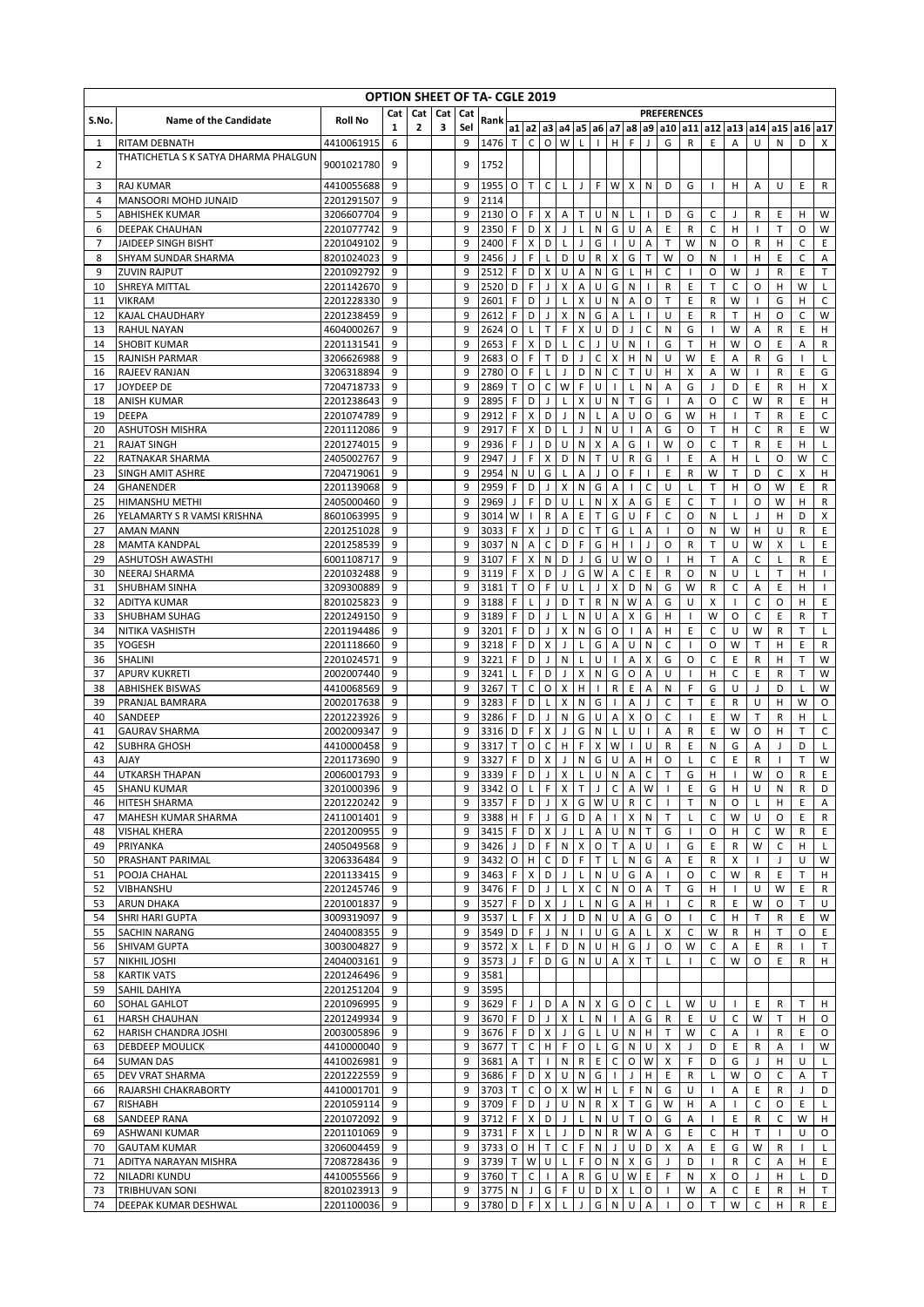| 75  | <b>KARTHIK S</b>                                  | 2201049137               | 9                     |   | 9      | 3785 A                           |                | R            |              | E W                | $\perp$                                 | G              | N                   | $\mathsf C$         | F.                        | Х                 | J                | T                        | U                        | 0            | L            | D            | H                 |
|-----|---------------------------------------------------|--------------------------|-----------------------|---|--------|----------------------------------|----------------|--------------|--------------|--------------------|-----------------------------------------|----------------|---------------------|---------------------|---------------------------|-------------------|------------------|--------------------------|--------------------------|--------------|--------------|--------------|-------------------|
| 76  | JAYAKRISHNAN H                                    | 9213017231               | 9                     |   | 9      | 3786                             | Α              | G            | N            | E                  | ${\sf R}$                               | $\mathbf{I}$   | U                   | W                   | $\circ$                   | C                 | F                | L                        | T                        | D            | J            | H            | X                 |
| 77  | <b>AVINASH KUMAR</b>                              | 3206029205               | 9                     |   | 9      | 3792                             | $\circ$        | T            | F            | G                  | $\mathsf C$                             |                | ${\sf N}$           | ${\sf R}$           | W                         | H                 | J                | L                        | X                        | А            | U            | D            | E                 |
| 78  | <b>VIMAL DIXIT</b>                                | 2201051960               | 9                     |   | 9      | 3794                             | F.             | U            | N            | $\mathsf C$        | $\mathsf{J}$                            | W              | D                   | $\mathsf R$         | E                         | O                 | Α                | T                        | G                        | Г            |              | X            | H                 |
| 79  | SHIVALIKA PORWAL                                  | 6006107997               | 9                     |   | 9      | 3796                             | U              | ${\sf N}$    | J            | G                  | D                                       | F.             | X                   | A                   | $\mathbf{I}$              | R                 | W                | Т                        | Ε                        | Г            | н            | C            | O                 |
| 80  | AASTHA SRIVASTAVA                                 | 3010609072               | 9                     |   | 9      | 3797                             | F              | L            | N            | X                  | U                                       | D              | A                   | $\mathsf C$         | R                         | Ε                 | G                | Н                        | п                        | J            | Τ            | 0            | W                 |
| 81  | SWAPNANEER BARMAN                                 | 5105013150               | 9                     |   | 9      | 3800                             | H              | X            | T.           | C                  | G                                       | W              | F                   | D                   | A                         | Г                 | R                | N                        | $\mathbf{I}$             | J            | E            | 0            | U                 |
| 82  | <b>SUVAM BANERJEE</b>                             | 4410034614               | 9                     |   | 9      | 3805                             | T.             | $\mathsf C$  | O            | W                  | $\mathbf{I}$                            | F.             | J                   | D                   | ${\sf R}$                 | E                 | н                | G                        | X                        | Α            | U            | N            | L                 |
| 83  | <b>SOURABH SIDANA</b>                             | 2404005547               | 9                     |   | 9      | 3809                             | х              | F            | D            | J                  | ${\sf N}$                               | $\mathbf{L}$   | G                   | A                   | U                         | W                 | L                | O                        | С                        | н            | E            | T.           | R                 |
| 84  | BARNWAL SURAJ SHAMBHU                             | 7204711503               | 9                     |   | 9      | 3810                             | U              | G            | N            | D                  | $\mathbf{I}$                            | F              | J                   | A                   | E                         | R                 | X                | Н                        | C                        | O            | L            | T.           | W                 |
| 85  | PINKI KANWAR                                      | 2405089441               | 9                     |   | 9      | 3811                             | J              | $\mathsf F$  | D            | ${\sf N}$          | U                                       | G              | A                   | $\mathbf{I}$        | X                         | E                 | R                | O                        | T                        | W            | C            | H            | L                 |
| 86  | SATYANARAYAN AGRAWAL                              | 2407010027               | 9                     |   | 9      | 3812                             | J              | $\mathsf F$  | U            | ${\sf N}$          | D                                       | $\mathsf{L}^-$ | X                   | G                   | A                         | O                 | $\mathsf C$      | $\overline{\phantom{a}}$ | T                        | H            | $\mathsf R$  | W            | E                 |
| 87  | <b>ASHESH BANSAL</b>                              | 2201303165               | 9                     |   | 9      | 3813                             | J              | F            | X            | D                  | $\mathsf{L}$                            | ${\sf N}$      | G                   | $\circ$             | U                         | А                 | T                | $\overline{\phantom{a}}$ | H                        | C            | W            | E            | R                 |
| 88  | <b>KAMAL GUPTA</b>                                | 3009306344               | 9                     |   | 9      | 3815                             |                | F            | D            | G                  | ${\sf N}$                               | U              | J                   | O                   | T                         | $\mathbf{I}$      | Α                | Ε                        | $\mathsf C$              | Χ            | R            | W            | н                 |
| 89  |                                                   | 3003000417               | 9                     |   | 9      | 3816                             |                | G            | D            | U                  | N                                       | F.             | $\circ$             | A                   | E                         | X                 |                  | J                        | C                        | R            | T            | W            | H                 |
|     | <b>AVINASH PANDEY</b>                             |                          | 9                     |   | 9      | 3820                             | U              |              | J.           | F                  |                                         | D              | Α                   |                     | O                         | G                 |                  |                          | $\overline{\phantom{a}}$ | C            | R            | T            | E                 |
| 90  | ADARSH KUMAR SINGH                                | 3001000625               |                       |   |        |                                  |                | N            |              |                    | L                                       |                |                     | H                   |                           |                   | W                | X                        |                          |              |              |              |                   |
| 91  | <b>ROHIT DUHAN</b>                                | 2201191333               | 9                     |   | 9      | 3822                             | F              | D            | J.           | U                  | G                                       | ${\sf N}$      | L                   | $\top$              | W                         | н                 | Χ                | A                        | O                        | R            | E            |              | $\mathsf C$       |
| 92  | RAYAPUREDDY JAYANTH                               | 8008014468               | 9                     |   | 9      | 3824                             | W              | Ι.           | Α            | $\mathsf{R}$       | $\sf E$                                 | G              | X                   | N                   | U                         | Т                 | F                | D                        | С                        | L            | J            | O            | н                 |
| 93  | PRIYANKA CHAUHAN                                  | 2201061192               | 9                     |   | 9      | 3825                             | F              | J            | D            | $\circ$            | Α                                       | $\mathbf{L}$   | N                   | U                   | X                         | G                 | н                | $\mathsf{C}$             | R                        | Т            | W            | E            | L                 |
| 94  | CHANDRESH JINDAL                                  | 1403102432               | 9                     |   | 9      | 3838                             | D              | F            | X            | G                  | U                                       | $\mathsf{N}$   | A                   | $\mathsf{J}$        | W                         | C                 | $\mathbf{I}$     | $\mathsf{T}$             | R                        | E            | L            | 0            | н                 |
| 95  | <b>VISHAL DHAMA</b>                               | 2201249129               | 9                     |   | 9      | 3839                             | F.             | $\mathsf{L}$ | J.           | D                  | U                                       | G              | ${\sf N}$           | A                   | $\mathbf{I}$              | X                 | O                | $\mathsf{C}$             | H                        | T            | $\mathsf R$  | W            | E                 |
| 96  | ABHILASHA KUMARI                                  | 1601004683               | 9                     |   | 9      | 3840                             | F              | D            | $\mathsf{J}$ | ${\sf N}$          | L                                       | O              | A                   | $\mathsf C$         | E                         | W                 | R                | X                        | G                        | T            | U            | $\mathbf{I}$ | н                 |
| 97  | <b>ANKIT</b>                                      | 2201278002               | 9                     |   | 9      | 3846                             | F              | D            | $\perp$      | $\mathsf{N}$       | U                                       | X              | G                   | A                   | $\mathbf{I}$              | E                 | $\mathsf{R}$     | W                        | O                        | $\top$       | C            | H            | L                 |
| 98  | <b>REEYA DUTTA</b>                                | 4410032251               | 9                     |   | 9      | 3847                             | T              | $\mathsf C$  | $\mathbf{I}$ | W                  | $\pmb{\times}$                          | А              | ${\sf N}$           | U                   | G                         | O                 | F                | L                        | $\mathsf J$              | D            | E            | $\mathsf R$  | н                 |
| 99  | <b>ANKIT SINGH NEGI</b>                           | 2201229139               | 9                     |   | 9      | 3848                             | F              | D            | U            | N                  | А                                       | X              | G                   | L                   | $\mathbf{J}$              | $\mathbf{I}$      | T                | $\mathsf{R}$             | E                        | W            | O            | C            | H                 |
| 100 | <b>NIDHI AGARWAL</b>                              | 2405083374               | 9                     |   | 9      | 3849                             |                | $\mathsf F$  | X            | D                  | L                                       | ${\sf N}$      | A                   | G                   | $\mathbf{I}$              | O                 | E                | $\mathsf{C}$             | H                        | U            | $\mathsf R$  | W            | T.                |
| 101 | DILEEP KUMAR CHAUBEY                              | 3206330112               | 9                     | 9 |        | 3851                             | $\circ$        | $\mathsf C$  | N            | D                  | $\mathbf{I}$                            | J              | T                   | F                   | G                         | А                 | E                | H                        | X                        | U            | $\mathsf R$  | W            | L                 |
| 102 | <b>KARAN SINGLA</b>                               | 2404005711               | 9                     |   | 9      | 3855                             | D              | F            | $\mathbf{J}$ | U                  | L                                       | А              | N                   | G                   | 0                         |                   | R                | E                        | T                        | W            | C            | н            | X                 |
| 103 | PRASHANT MALIK                                    | 2201082441               | 9                     |   | 9      | 3857                             | $\pmb{\times}$ | F            | J            | D                  | ${\sf N}$                               | U              | G                   | W                   | Α                         | C                 | Ε                | н                        | $\mathbf{I}$             | T            | L            | 0            | R                 |
| 104 | <b>DEEKSHA ARORA</b>                              | 1403200678               | 9                     |   | 9      | 3862                             | D              | F            | J            | L                  | G                                       | X              | ${\sf N}$           | U                   | Α                         | $\mathbf{I}$      | т                | Ε                        | R                        | W            | O            | C            | н                 |
| 105 | NEELESH SRIVASTAVA                                | 3008600889               | 9                     |   | 9      | 3866                             | F              | D            | $\mathbf{J}$ | U                  | ${\sf N}$                               | $\mathsf O$    | G                   | X                   | $\mathbf{I}$              | W                 | C                | T                        | H                        | Α            | R            | E            | L                 |
| 106 | <b>MANISHA KUMARI</b>                             | 2201085967               | 9                     |   | 9      | 3867                             | F              | D            | J.           | ${\sf N}$          | G                                       | Α              | $\mathsf R$         | U                   |                           | E                 | T                | $\mathsf{C}$             | X                        | W            | O            | H            | L                 |
| 107 | <b>TEJENDRA SINGH</b>                             | 2201278764               | 9                     |   | 9      | 3869                             | F              | X            | L            | D                  | J                                       | G              | C                   | $\mathsf{T}$        | H                         | Α                 | U                | N                        | O                        | W            | $\mathbf{I}$ | R            | E                 |
| 108 | UPENDRA SINGH RAJAWAT                             | 2201199329               | 9                     |   | 9      | 3870                             | F              | X            | J            | L                  | D                                       | N              | U                   | A                   | G                         | O                 |                  | C                        | H                        | T            | $\mathsf R$  | E            | W                 |
| 109 | <b>SAHIL MEHTA</b>                                | 2201256065               | 9                     |   | 9      | 3871                             | F              | D            | J.           | L                  | U                                       | ${\sf N}$      | Α                   | $\mathbf{I}$        | O                         | X                 | G                | $\mathsf{R}$             | Ε                        | H            | C            | т            | W                 |
| 110 |                                                   |                          | 9                     |   | 9      | 3872                             | $\circ$        | F            | $\mathsf C$  | J                  | L                                       | ${\sf N}$      | G                   | $\top$              | U                         | Α                 | $\mathbf{I}$     | X                        | H                        | W            | R            | E            | D                 |
|     | <b>VINAYAK PANDEY</b>                             | 3206308117               |                       |   | 9      |                                  |                |              |              |                    |                                         |                |                     |                     |                           |                   | U                |                          |                          |              |              |              |                   |
| 111 | <b>SHALINI SHARMA</b>                             | 6007203823               | 9                     |   |        | 3874                             | O              | $\mathsf{T}$ | H.           | L                  | $\mathsf{J}$                            | F              | ${\sf N}$           | G                   | D                         | X                 |                  | A                        | $\mathsf C$              | H            | W            | R            | E                 |
| 112 | SANJEEV KUMAR TOMAR                               | 2201220414               | 9                     |   | 9      | 3875                             | F              | $\mathsf J$  | D            | X                  | L                                       | U              | N                   | G                   | $\circ$                   | C                 | $\mathbf{I}$     | W                        | A                        | T            | н            | $\mathsf{R}$ | E                 |
|     |                                                   |                          |                       |   |        |                                  |                |              |              |                    |                                         |                |                     |                     |                           |                   |                  |                          |                          |              |              |              |                   |
| 113 | <b>TEJENDRA SINGH</b>                             | 2201142586               | 9                     |   | 9      | 3877                             | F              | L            | D            | J                  | U                                       | N              | G                   | A                   | O                         | С                 | H                | T                        | E                        | R            |              | W            | X                 |
| 114 | PRERANA TOMAR                                     | 3011301422               | 9                     |   | 9      | 3882                             | F              | Χ            | L            | D                  | $\mathsf J$                             | N              | U                   | G                   | O                         | А                 | C                |                          | T                        | E            | R            | W            | H                 |
| 115 | <b>ANIL PORWAL</b>                                | 6016000873               | 9                     |   | 9      | 3886                             | J              | F            | Г            | D                  | N                                       | G              | U                   | Χ                   | O                         | н                 | C                | $\mathsf T$              |                          | W            | E            | R            | А                 |
| 116 | <b>PRATEEK KWATRA</b>                             | 2201160508               | 9                     |   | 9      | 3888                             | F              | D            | J            | ${\sf N}$          | U                                       | A              | $\mathbf{I}$        | X                   | C                         | G                 | Ε                | R                        | O                        | Т            | L            | W            | н                 |
| 117 | <b>SUJIT KUMAR</b>                                | 2201301756               | 9                     |   | 9      | 3889                             | F              | D            | J.           | N                  | U                                       | G              | X                   | O                   | C                         | Τ                 | Α                | $\mathbf{I}$             | W                        | H            | L            | E            | R                 |
| 118 | <b>DIGVIJIT SINGH</b>                             | 2201297296               | 9                     |   | 9      | 3892                             | G              | X            | O            | C                  | ${\sf N}$                               | $\mathbf{L}$   | A                   | D                   | U                         | Г                 | W                | F                        | H                        | R            | J            | E            | T                 |
| 119 | SIDDHARTH KANT SRIVASTAVA                         | 2201019529               | 9                     |   | 9      | 3893                             | L              | F            | D            | J                  | O                                       | $\mathsf{N}$   | U                   | A                   | G                         | H                 | X                | C                        | W                        | $\mathbf{I}$ | E            | $\mathsf{R}$ | T.                |
| 120 | <b>ASHISH MISHRA</b>                              | 2405046743               | 9                     |   | 9      | 3894                             |                | F            | D            | L                  | ${\sf N}$                               | U              | G                   | Α                   | $\mathbf{I}$              | х                 | W                | C                        | O                        | R            | Τ            | E            | н                 |
| 121 | <b>AMIT KUMAR</b>                                 | 2201027010               | 9                     |   | 9      | 3901                             |                | F            | J.           | D                  | X                                       | ${\sf N}$      | ${\mathsf G}$       | O                   | U                         | H                 | T                | Α                        |                          | C            | E            | R            | W                 |
| 122 | <b>ABHISHEK VERMA</b>                             | 2201199755               | 9                     |   | 9      | 3903                             |                |              |              |                    |                                         |                |                     |                     |                           |                   |                  |                          |                          |              |              |              |                   |
|     |                                                   |                          |                       |   | 9      |                                  |                |              |              |                    |                                         |                |                     |                     |                           |                   |                  |                          | $O$ W                    |              |              | $\mathsf E$  | ${\sf R}$         |
|     | 123 KAUSHAL KUMAR PATHAK<br>124 AVISHEK MUKHERJEE | 9009003218<br>4410050333 | $\boldsymbol{9}$<br>9 |   | 9      | $3906$ N F U J C D X G H<br>3910 | T              |              |              |                    |                                         |                |                     | $\mathsf F$         | $\mathsf{L}$              | $\top$<br>E       | $\mathsf L$<br>R | N                        | U                        | W            | А<br>G       | D            | $\mathbf{J}$      |
|     | 125 JATIN                                         | 2201196034               | 9                     |   | 9      | 3911                             | F.             |              |              | $\mathsf{J}$       | $C$ $O$ $X$ $H$ $I$ $A$<br>$\mathsf{L}$ | G              | N                   |                     | $\mathbf{I}$              | U                 | O                | C                        |                          |              | H            | T.           |                   |
|     | 126 SRISHTI GUPTA                                 | 2201037570               | 9                     |   | 9      |                                  | F.             | X D          |              |                    |                                         |                |                     | $\overline{A}$      |                           | T                 | 0                |                          | E<br>$\mathbf{I}$        | R            | W            |              | W<br>H            |
|     |                                                   |                          |                       |   |        | 3912                             |                | $\mathsf{L}$ |              | $N$ D              | $\mathsf J$                             | $U$ $G$        |                     | $\mathsf{X}$        | Α                         |                   |                  | R                        |                          | С            |              | E            |                   |
| 127 | <b>ROHIT KUMAR</b><br>128 MAHIPAL SINGH SHAKTAWAT | 2201006035               | 9<br>9                |   | 9<br>9 | 3914                             | F.<br>J        | D<br>F       | J            | $\cup$<br>D N      | N                                       | G X            |                     | A W<br>$\mathbf{I}$ | $\mathsf{L}$              | $\mathbf{I}$<br>U | 0<br>W           | R<br>R                   | E                        | C<br>Т       | H<br>C       | Т<br>H       | $\mathsf{L}$<br>0 |
|     |                                                   | 2405044627               | 9                     |   | 9      | 3916                             | F.             |              |              |                    | G                                       | $\mathsf{A}$   | $\pmb{\times}$<br>L |                     |                           | W                 | $\mathbf{I}$     |                          | E                        |              |              | H            | T                 |
| 129 | CHOUDHARY RAKESH LAXMANBHAI                       | 7001702028               |                       |   | 9      | 3917                             |                | J            |              | N U                | G                                       | D              |                     | Α                   | X                         |                   |                  | 0                        | C                        | R            | E            |              | $\mathbf{I}$      |
|     | 130 JATIN SHARMA                                  | 3009016248               | 9                     |   |        | 3918                             | L.             | F            |              |                    | J D X                                   | U N            |                     | G                   | A                         | 0                 | C                | R                        | E.                       | W            | Τ            | H            |                   |
|     | 131 SANJAY KUMAR ROUT                             | 2201135204               | 9                     |   | 9      | 3920                             | F              | D J          |              | $\mathsf{L}$       | $\mathsf{X}$                            | $\mathsf{C}$   | $\circ$             | T                   | $\mathbf{I}$              | W                 | Ε                | R                        | G                        | N            | н            | A            | U                 |
|     | 132 KOTA DEEPAK                                   | 8601039593               | 9                     |   | 9      | 3922                             |                |              |              |                    |                                         |                |                     |                     |                           |                   |                  |                          |                          |              |              |              |                   |
| 133 | <b>VIVEK KUMAR BAJPAI</b>                         | 3009005321               | 9                     |   | 9      | 3925                             | L.             | F            | $\mathsf{J}$ | D                  | N                                       | U              | G                   | $\circ$             | A                         | Т                 | $\mathbf{I}$     | C                        | W                        | R            | E            | н            | X                 |
| 134 | AKHILESHWAR KUMAR                                 | 4205070796               | 9                     |   | 9      | $3926$ O                         |                | $\mathsf{C}$ | T            | F.                 | N                                       | X U            |                     | H                   | G                         | Α                 | R                | $\perp$                  | E                        | W            | L            | $\perp$      | D                 |
|     | 135 PRIYANKA CHOUDHARY                            | 2201115692               | 9                     |   | 9      | 3928 D                           |                | $\mathsf{L}$ | $F \times$   |                    | $\mathsf{J}$                            | N U            |                     | $\mathbf{I}$        | W                         | G                 | Α                | T                        | C                        | 0            | н            | R            | Ε                 |
|     | 136 SACHIN KUMAR NADER                            | 2201047079               | 9                     |   | 9      | 3933                             | F.             | X            | D            | $\mathsf{L}$       | $\mathsf J$                             | G              | A                   | ${\sf N}$           | $\cup$                    | E                 | R                | $\mathsf{T}$             | $\mathbf{I}$             | W            | C            | 0            | H                 |
| 137 | <b>SHUBHAM MUDGAL</b>                             | 2201075782               | 9                     |   | 9      | 3935                             | F.             | D            |              | J X                | $\mathsf L$                             | U R            |                     | $\,$ E              | A                         | G                 | H                | $\overline{1}$           | $\mathsf T$              | N            | O            | W            | C                 |
|     | 138 SANJEET PARASAR                               | 5302001286               | 9                     |   | 9      | 3936 O                           |                | $\mathsf{C}$ | F.           | $\mathsf T$        | X                                       | D              | J                   | $\mathsf{L}$        | N                         | H                 | G                | U                        | W                        | $\mathbf{I}$ | Α            | R            | E                 |
|     | 139 SUNIL KUMAR JHA                               | 7204702232               | 9                     |   | 9      | 3937                             | $\circ$        | $\mathsf T$  | F.           | $\mathsf{L}$       | $\sf U$                                 | $\mathsf{C}$   | D                   | A                   | W                         |                   | N                | Х                        | Ε                        | R            | G            | H            | J                 |
| 140 | SHIVANI GUPTA                                     | 2201234028               | 9                     |   | 9      | 3938                             | F.             | J            | N.           | A                  | Ι.                                      | $D$ $G$        |                     | E                   | $\mathsf O$               | C                 | н                | U                        | X                        | R            | W            | Т            | L.                |
| 141 | <b>VIDUSHI GARG</b>                               | 2201160997               | 9                     |   | 9      | 3939                             | F.             | D            | $\mathsf{J}$ | $\pmb{\mathsf{X}}$ | $\cup$                                  | N              | $\mathsf L$         | G                   | $\mathbf{L}$              | C                 | Т                | R                        | E.                       | А            | W            | 0            | H                 |
|     | 142 SHIVANI GUPTA                                 | 2201004315               | 9                     |   | 9      | 3940                             |                |              |              |                    |                                         |                |                     |                     |                           |                   |                  |                          |                          |              |              |              |                   |
|     | 143 ANKIT MISHRA                                  | 3013300183               | 9                     |   | 9      | 3942                             | F.             | $\mathsf J$  | D            | $\circ$            | ${\sf N}$                               | Τ.             | C                   | A                   | E.                        | X                 | H                | G                        | т                        | W            | R            | U            | L.                |
|     | 144 RITESH SAGAR                                  | 3206310116               | 9                     |   | 9      | 3943                             | $\mathsf{T}$   | $\circ$      |              | $C$ $H$            | F.                                      | D              | L                   | J                   | X                         | W                 | G                | $\blacksquare$           | Α                        | Ν            | U            | R            | E                 |
|     | 145 MEHAK KUKREJA                                 | 2201065893               | 9                     |   | 9      | 3946                             | E.             | R            | X            | G                  | N                                       | A              | F.                  | $\mathbf{I}$        | U                         | W                 | $\perp$          | D                        | C                        | T            | H            | $\circ$      | L.                |
|     | 146 NANCY                                         | 1601001796               | 9                     |   | 9      | 3950                             | D              | F            | X            | U                  | N                                       | G              | J                   | L                   | Α                         |                   | W                | R                        | Ε                        | T            | С            | $\circ$      | H                 |
| 147 | SAHIL DHANKHAR                                    | 2201048747               | 9                     |   | 9      | 3951                             | F.             | D X          |              | $\mathsf{J}$       | G                                       | $\cup$         | N                   | $\mathsf{L}$        | Α                         |                   | R                | E                        | W                        | O            | T            | C            | н                 |
|     | 148 NAVNEET SINGH BENIWAL                         | 2405062700               | 9                     |   | 9      | 3952                             | J              | $\mathsf F$  |              | D X                | U                                       | N              | G                   | O                   | C                         | $\mathbf{I}$      | Α                | $\mathsf{T}$             | W                        | R            | E            | H            | L.                |
| 149 | <b>SNEHA</b>                                      | 1601000215               | 9                     |   | 9      | 3954                             | F              | D            | $\mathsf{J}$ | $\mathsf{L}$       | A                                       | G              | $\mathsf E$         | $\mathsf{R}$        | $\boldsymbol{\mathsf{x}}$ | U                 | N                | T                        | C                        | W            | $\mathbf{I}$ | H            | 0                 |
| 150 | <b>AMIT KUMAR</b>                                 | 2201018781               | 6                     |   | 9      | 3955                             | F.             | $\mathsf{L}$ | D.           | $\mathsf{J}$       | $\circ$                                 | $\mathsf{C}$   | $\mathsf{N}$        | G                   | $\mathbf{L}$              | Α                 | x                | W                        | U                        | R            | H            | E.           | T                 |
|     | 151 CHETAN PANDEY                                 | 2003001820               | 9                     |   | 9      | 3959                             | D              | F            | L.           | A                  | N                                       | J              | Ε                   | C                   | W                         | O                 | х                | H                        |                          | Т            | G            | R            | U                 |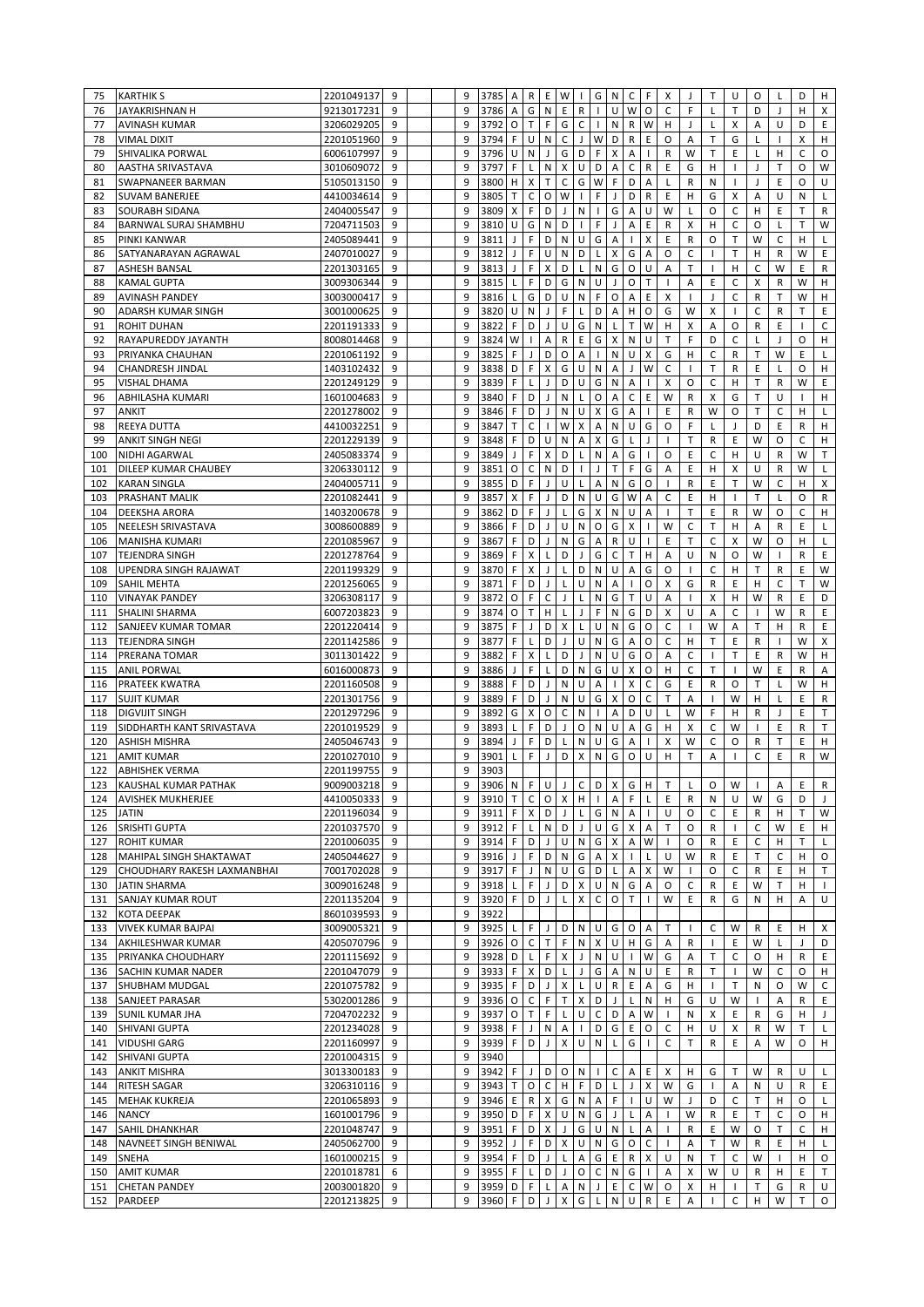| 153        | <b>AKHIL TEOTIA</b>                           | 2201106337               | 9           |  | 9           | 3962         | F              | L            | D                | J            | X                | N            | $\mathbf{I}$              | Α              | G            | U            | н            | C                        | O                        | W            | Ε                        | т            | R            |
|------------|-----------------------------------------------|--------------------------|-------------|--|-------------|--------------|----------------|--------------|------------------|--------------|------------------|--------------|---------------------------|----------------|--------------|--------------|--------------|--------------------------|--------------------------|--------------|--------------------------|--------------|--------------|
| 154        | <b>ABHISHEK ATTRI</b>                         | 2201171950               | 9           |  | 9           | 3964         | X              | F            | D                | L            | J                | U            | ${\sf N}$                 | G              |              | Α            | W            | н                        | R                        | E            | T                        | O            | C            |
| 155        | <b>ROHIT SHARMA</b>                           | 1405203739               | 9           |  | 9           | 3965         | D              | J            | Α                | G            | N                |              | L                         | F              | U            | R            | Ε            | C                        | W                        | х            | т                        | O            | н            |
| 156        | <b>DHRUV BERWAL</b>                           | 2201118624               | 9           |  | 9           | 3969         | D              | F            | $\mathbf{I}$     | А            | N                | G            | н                         | Ε              | R            | T            | W            | U                        | X                        | O            | C                        | J            | L            |
| 157        | <b>VINOD MAKOL</b>                            | 9213014602               | 9           |  | 9           | 3973         | G              | X            | N                | Α            | $\mathbf{I}$     | F            | D                         | J              | L            | R            | E            | W                        | U                        | T            | O                        | C            | н            |
| 158        | <b>TANU RAJPUT</b>                            | 2201064021               | 9           |  | 9           | 3977         | F              | D            | G                | $\mathsf{J}$ | ${\sf N}$        | O            | $\overline{1}$            | U              | C            | A            | E            | R                        | H                        | T            | W                        | X            | L            |
| 159        | <b>BALU PRADEEP</b>                           | 9213004314               | 9           |  | 9           | 3980         | $\mathsf{R}$   | Ε            | A                | X            | W                | $\mathbf{I}$ | G                         | ${\sf N}$      | U            | D            | F            | C                        | H                        | J            | т                        | L            | O            |
| 160        | <b>ANKIT RAI</b>                              | 2201273177               | 9           |  | 9           | 3983         | F              | D            | $\mathsf{L}$     | J            | ${\sf N}$        | G            | $\mathsf{T}$              | Α              | C            | X            | R            | W                        | O                        | U            | T                        | H            | E            |
| 161        | <b>GURRAMKONDA DINESH</b>                     | 8006005958               | 9           |  | 9           | 3984         | $\mathbf{I}$   | W            | Α                | $\mathsf{R}$ | E                | U            | X                         | $\mathsf{N}$   | G            | T            | L            | J                        | F                        | D            | C                        | H            | O            |
| 162        | <b>SUNITA RANI</b>                            | 2201108220               | 9           |  | 9           | 3991         | F              | D            | J                | ${\sf N}$    | X                | A            | U                         | $\mathbf{I}$   | G            | E            | O            | $\mathsf{R}$             | T                        | W            | $\mathsf{C}$             | H            | L            |
| 163        | <b>KVS ABHILASH</b>                           | 8601018475               | 9           |  | 9           | 3998         | $\mathbf{I}$   | W            | Α                | $\mathsf{R}$ | E                | N            | $\sf U$                   | G              | C            | F            | X            | O                        | $\mathbf{J}$             | T            | L                        | H            | D            |
| 164        | <b>S PRANEETH</b>                             | 8601007172               | 9           |  | 9           | 4003         |                | N            | ${\mathsf W}$    | A            | $\mathsf R$      | $\mathsf E$  | G                         | $\cup$         | F            | X            | J            | D                        | L                        | O            | C                        | T            | H            |
| 165        | <b>NIKUNJ SHARMA</b>                          | 2405000127               | 9           |  | 9           | 4005         |                |              |                  |              |                  |              |                           |                |              |              |              |                          |                          |              |                          |              |              |
| 166        | SHIVAM AWASTHI                                | 3009600955               | 9           |  | 9           | 4010         | F              | X            | L                |              | D                | N            | Α                         | т              |              | W            | R            | Ε                        | G                        | U            | O                        |              | $\mathsf C$  |
|            |                                               | 2201250227               | 9           |  | 9           | 4015         | F              | D            |                  | J<br>O       | J                | N            | $\pmb{\mathsf{X}}$        |                | н<br>C       |              |              | U                        | G                        | T            | W                        | E            | R            |
| 167        | <b>ANKIT SHARMA</b>                           |                          | 9           |  | 9           | 4017         | X              | F            | L<br>D           |              |                  | U            | $\mathsf{T}$              | Α              | O            | н            |              |                          |                          |              |                          |              | W            |
| 168        | <b>AATISH NEGI</b>                            | 2201193154               | 9           |  | 9           |              | O              |              | L                | L            | J                |              |                           | N              | D            | л.           | G            | Ε                        | R                        | Α            | C                        | н            |              |
| 169        | SIDHANSHU RAJ KARN                            | 3206637259               |             |  | 9           | 4018         |                | Т            | D                | X            | F                | C            | $\mathsf H$               | J              |              | N            | Α            | $\mathbf{I}$             | G                        | R            | Ε                        | U            | W            |
| 170        | <b>VISHAL</b>                                 | 2201155891               | 9           |  | 9           | 4019         | X              | F            |                  | J            | L                | O            | ${\sf N}$                 | U              | A<br>$\cup$  | $\mathbf{I}$ | G            | W                        | $\mathsf C$              | T            | н                        | E            | R            |
| 171        | <b>VAIBHAV TIWARI</b>                         | 3010602076               | 9           |  |             | 4020         | L              | F            | X                | D            | J                | O            | $\mathsf T$               | ${\sf N}$      |              | G            | A            | C                        |                          | W            | R                        | H            | E            |
| 172        | <b>NAVDEEP SINGH</b>                          | 2405013253               | 9           |  | 9           | 4022         | $\mathbf{I}$   | F            | D                | L            | N                | Х            | A                         | Ε              | G            | н            | $\mathbf{I}$ | O                        | R                        | T            | U                        | W            | C            |
| 173        | SHRISHTI AGGARWAL                             | 2002018305               | 9           |  | 9           | 4023         | F              | X            | D                | L            | J                | U            | G                         | Α              | N            |              | T            | н                        | O                        | C            | E                        | R            | W            |
| 174        | <b>MIDHULA WILSON</b>                         | 6001004925               | 9           |  | 9           | 4024         | A              | $\mathbf{I}$ | E                | R            | G                | ${\sf N}$    | U                         | F              | W            | D            | J            | C                        | L                        | H            | T                        | $\circ$      | X            |
| 175        | <b>THALURI TEJASREE</b>                       | 8601062316               | 0           |  | $\mathbf 0$ | 4102         |                | A            | E                | X            | W                | N            | G                         | L              | F            | D            | $\mathsf C$  | O                        | $\overline{\phantom{a}}$ | н            | R                        | U            | T            |
| 176        | SAURABH KUMAR JHA                             | 3206633986               | 0           |  | $\mathbf 0$ | 4145         | O              | T            | F                | X            | L                | J            | H                         | A              | N            | U            | $\mathsf C$  | G                        | R                        | E            |                          | W            | D            |
| 177        | <b>RAJU KUMAR THAKUR</b>                      | 2201025554               | 0           |  | 0           | 4302         | F              | Г            | D                | J            | O                | X            | U                         | G              | А            | N            | $\mathbf{I}$ | C                        | т                        | H            | E                        | R            | W            |
| 178        | <b>ALOK KUMAR</b>                             | 4410004073               | 0           |  | $\Omega$    | 4398         | F              | D            | O                | R            | L                | Α            | $\mathsf C$               | T              | W            | U            | Χ            | Ν                        |                          | G            | Ε                        | H            |              |
| 179        | <b>PARDEEP</b>                                | 1405102052               | 0           |  | 0           | 4405         | F              | D            | L                | N            | U                |              | Н                         | O              | Χ            | E            | Α            | C                        | т                        | J            | G                        | R            | W            |
| 180        | <b>TARUN SINGH</b>                            | 2201072773               | 0           |  | 0           | 4482         | F              | Г            | X                | D            | С                | N            | O                         | G              | Ù            | J            | E            | А                        |                          | T            | Н                        | W            | R            |
| 181        | RAJ KUMAR SINGLA                              | 2201273214               | 0           |  | 0           | 4497         | D              | F            | ${\sf N}$        | L            | $\pmb{\times}$   | С            | G                         | O              | U            | A            | н            | E                        |                          | $\mathsf{T}$ | W                        | J            | R            |
| 182        | <b>DEEPAK</b>                                 | 1601001407               | $\mathbf 0$ |  | 0           | 4531         | F              | D            | L                | X            | ${\sf N}$        | G            | U                         | А              | C            | E            | R            | н                        | -1                       | J            | T.                       | $\circ$      | W            |
| 183        | <b>ANJALI KUMARI</b>                          | 3206600435               | 0           |  | 0           | 4554         | O              | Т            | H                | F            | L                | D            | $\mathsf C$               | X              | J            | W            | U            | A                        | G                        | N            | $\mathbf{I}$             | R            | E            |
| 184        | <b>JITENDRA KUMAR</b>                         | 8201030620               | 6           |  | 6           | 4617         | T              | L            | O                | F            | X                | J            | D                         | н              | Ù            | Α            | C            |                          | G                        | E            | R                        | W            | N            |
| 185        | <b>BHARAT SINGH KASANIA</b>                   | 2405041818               | 6           |  | 6           | 4640         | J              | F            | D                | L            | U                | G            | $\mathsf{N}$              | X              |              | R            | E            | Α                        | O                        | C            | W                        | н            | T            |
| 186        | <b>AMISH BUGALIA</b>                          | 2405009774               | 6           |  | 6           | 4699         | F              | J            | D                | X            | ${\sf N}$        | G            | U                         | $\overline{1}$ | A            | C            | ${\sf R}$    | H                        | T                        | $\circ$      | W                        | E            | L            |
| 187        | <b>BISHWAJEET KUMAR</b>                       | 3206325324               | 0           |  | $\mathbf 0$ | 4703         | $\mathsf O$    | $\sf T$      | $\mathsf C$      | F            | L                | D            | $\mathsf J$               | X              | N            | Α            | G            | W                        | R                        | E            | U                        | $\mathbf{I}$ | н            |
| 188        | <b>CHANDAN KUMAR</b>                          | 7801700353               | 6           |  | 6           | 4727         | G              | A            | $\mathsf{N}$     | U            | $\pmb{\times}$   | $\circ$      | $\mathsf C$               | L              | T            |              | H            | $\mathbf{I}$             | F                        | D            | R                        | W            | E            |
| 189        | SHUBHAM AGRAWAL                               | 3002000531               | 0           |  | 0           | 4735         |                |              |                  |              |                  |              |                           |                |              |              |              |                          |                          |              |                          |              |              |
| 190        | MOHAMMAD IMRAN ANSARI                         | 4410058206               | 6           |  | 6           | 4737         | T.             | C            | O                | L            | $\mathbf{I}$     | U            | $\mathsf{N}$              | F              | А            | G            | W            | н                        | R                        | E            | D                        | J            | X            |
| 191        | <b>DINESH KUMAR</b>                           | 2411007181               | 6           |  | 6           | 4752         | F              | D            | L                | Α            | $\mathbf{I}$     | G            | $\mathsf C$               | Т              | Η            | Ν            | Χ            | U                        | E                        | R            | $\overline{\phantom{a}}$ | $\circ$      | W            |
| 192        | <b>ANMOL KUMAR</b>                            | 2201015580               | 0           |  | 0           | 4762         | F              | Χ            | O                | L            | Τ                | $\mathsf C$  | G                         | N              | U            | D            | J            | н                        | Ε                        | R            | A                        |              | W            |
| 193        | ATUL KUMAR AGNIHOTRY                          | 4205009357               | 6           |  | 6           | 4790         | $\mathsf C$    | Т            | L                | O            | F                | D            | ${\sf N}$                 | G              | A            | $\mathbf{I}$ | W            | J                        | H                        | U            | R                        | E            | X            |
| 194        | <b>HIMANSU CHOUHAN</b>                        | 8601036727               | 6           |  | 6           | 4801         | L              | J            | X                | F            | D                | N            | G                         | U              | W            | Ε            | R            | Α                        | O                        | C            | $\mathbf{I}$             | н            | Т            |
| 195        | <b>DILEEP KUMAR</b>                           | 3205303800               | 6           |  | 6           | 4816         | L              | $\mathbf{I}$ | $\circ$          | F            | $\mathsf C$      | D            | H                         | J              | N            | A            | E            | X                        | $\cup$                   | G            | T                        | R            | W            |
| 196        | PUSHPANKAR NARAYAN                            | 2201214402               | 6           |  | 6           | 4822         | F              | L            | O                | D            | C                | J            | T                         | X              | н            | N            | Ε            | Α                        | G                        | R            | W                        | U            | $\mathbf{I}$ |
| 197        | <b>DEVENDRA SINGH</b>                         | 2411004679               | 0           |  | 0           | 4838         | $\perp$        | F            | D                | L            | U                | N            | $\circ$                   | G              | X            | C            | н            | A                        | T                        |              | W                        | R            | E            |
| 198        | KOTTALA SAI KRISHNA                           | 8003000761               | 6           |  | 6           | 4848         | A              | $\mathbf{I}$ | ${\sf R}$        | E            | $\mathsf{N}$     | W            | G                         | C              | U            | T            | X            | F                        | O                        | L            | J.                       | Н            | D            |
| 199        | DURGA DAYAL YADAV                             | 2201250804               | 6           |  | 6           | 4866         | F              | L            | D                | X            | J                | C            | A                         | Ε              | R            | G            | н            | $\overline{\phantom{a}}$ | U                        | O            | N                        | W            | $\mathsf T$  |
| 200        | PAVIDHRA M                                    | 8201030328               | 6           |  | 6           | 4868         | $\sf E$        | ${\sf R}$    | A                | X            | $\mathbf{I}$     | G            | $\mathsf C$               | F              | ${\sf N}$    | D            | $\mathsf{I}$ | O                        | T                        | U            | W                        | H            | L            |
|            | 201 ABHISHEK RAJ                              | 3206038349               | $\,6\,$     |  | 6           | 4875         |                |              |                  |              |                  |              |                           |                |              |              |              |                          |                          |              |                          |              |              |
| 202        | <b>PANKAJ KUMAR</b>                           | 2201138254               | 6           |  |             |              |                |              |                  |              |                  |              |                           |                |              | W            |              |                          |                          | н            | Ε                        | R            | Х            |
| 203        | <b>VICKY KUMAR</b>                            | 3206600207               |             |  | 6           | 4889         | F              | C            | D                | O            | L                | T            | A                         | J              | Т            |              | N            | U                        | G                        |              |                          |              | E            |
| 204        |                                               |                          | 6           |  | 6           | 4893         | 0              | F            | X                |              | D                | U            | $\mathsf{T}$              | N              |              | G            | C            |                          | н                        | W            | Α                        | R            |              |
| 205        | <b>KULDEEP SINGH</b>                          | 2405052881               | 6           |  | 6           | 4894         | J              | F            | D                | L            | U                | N            | $\boldsymbol{\mathsf{X}}$ | Α              | G            | 0            | С            | $\mathbf{I}$             | н                        | т            | W                        | R            | Ε            |
|            | MOHMMAD EKRAJ                                 | 2401006696               | 6           |  | 6           | 4895         | F              | D            | L                | ${\sf N}$    | J                | T            | U                         | G              | X            | O            | Α            | C                        | н                        | R            | т                        | Ε            | W            |
|            | 206 PALAMARTI GAYATHRI                        | 8011001241               | 6           |  | 6           | 4896         |                | W            | R                | E            | Α                | U            | ${\sf N}$                 | C              | G            | Τ            | F            | D                        | L                        | X            | н                        | 0            | J            |
| 207        | <b>DIGAMBAR SINGH</b>                         | 3205606069               | 0           |  | 0           | 4899         | U              | N            | F.               | O            | G                | $\mathsf{C}$ | D                         | H              | E            | $\mathbf{I}$ | А            | Χ                        | Т                        | J            | R                        | W            | L            |
| 208        | <b>AKSHAY VERMA</b>                           | 2201090271               | 6           |  | 6           | 4900         | F              | D            | J                | $\mathsf{L}$ | $\pmb{\times}$   | $\cup$       | G                         | T              | W            | Α            | O            | C                        | N                        | R            | Н                        | $\mathbf{I}$ | E            |
|            | 209 MAHAVEER KUMAWAT                          | 2405080836               | 6           |  | 6           | 4901         | J              | F            | D                | X            | L                | U            | $\mathsf{N}$              | G              | Α            | H            | т            | R                        | Ε                        | O            |                          | C            | W            |
| 210        | SHIVANI                                       | 2201132530               | 6           |  | 6           | 4902         | F              | X            | D                | L            | ${\sf N}$        | U            | G                         | C              |              | R            | E            | Α                        | т                        | H            | J                        | W            | O            |
|            |                                               |                          | 0           |  | 0           |              | L              |              | D                | J            |                  |              |                           | U              |              |              |              |                          |                          |              | W                        | Ε            |              |
| 211        | <b>AMIT SINGH</b><br>212 MAYANK VAISH         | 3005602362<br>3009317068 | 6           |  | 6           | 4903<br>4906 |                | F<br>F       | D                | ${\sf N}$    | $\mathsf T$<br>G | N<br>U       | G<br>X                    |                | X<br>T       | H<br>Α       | O<br>R       | C<br>C                   | Α                        | O            | W                        | E            | R<br>н       |
|            |                                               | 2405086671               | 6           |  | 6           | 4907         | J              |              | D                |              |                  |              |                           |                | O            |              | U            | Τ.                       | W                        |              |                          | R            | T            |
| 213<br>214 | MUKESH KUMAR DHAKAD<br><b>SAHIL RANA</b>      | 2201266005               | $\mathbf 0$ |  | 0           | 4908         | F              | F<br>D       | J                | X<br>L       | L<br>${\sf N}$   | $\cup$       | N G<br>G                  | Α<br>Α         | X            | C<br>H.      | 0            | С                        | $\mathsf{T}$             | н            | Ε<br>W                   | E            | R            |
|            |                                               |                          | 6           |  | 6           |              | J              |              | D                | L            | N                |              |                           |                | н            | O            | U            |                          |                          | E            | т                        | W            |              |
| 215<br>216 | JITENDRA KUMAR JANGID<br><b>CHANDAN KUMAR</b> | 2405022358<br>2201198704 | 6           |  | 6           | 4910<br>4911 | F              | F<br>X       | 0                | T.           | L                | Χ<br>D       | G<br>N                    | U              | G            | J            | н            | C<br>С                   | Α<br>Α                   | -1           | W                        | Ε            | R<br>R       |
| 217        | <b>AMIT YADAV</b>                             | 2405010108               | 6           |  | 6           | 4912         | F              | L            | N                | X            | D                | А            | G                         | J              | $\mathsf C$  | U            | W            | Τ.                       | н                        | 0            | Ε                        | R            | Т            |
| 218        | <b>ANIL KUMAR SUNDA</b>                       | 2405081620               | 6           |  | 6           | 4913         | J              | F            | D                | L            | G                | U            | N                         | $\mathbf{I}$   | E.           | R            | Α            | W                        | C                        | 0            | т                        | н            | Х            |
|            | 219 PRINCI CHAURASIA                          | 2201148834               | 6           |  | 6           | 4914         | F              | L            | D                | N            | X                | U            | G                         | Α              | H            | $\mathbf{I}$ | T            | C                        | R                        | E            | W                        | J            | O            |
|            | 220 GAGANDEEP SINGH                           | 1403103349               | 6           |  | 6           | 4915         | D              | F            | X                | N            | U                | L.           | G                         | C              | Α            | $\mathbf{I}$ | R            | E                        | T                        | н            | J                        | 0            | W            |
|            | 221 RAM KUMAR NISHAD                          | 2201270167               | 6           |  | 6           | 4916         | L              | F            | D                | U            | $\mathsf T$      | N            | G                         | Α              | $\mathbf{I}$ | R            | C            | E                        | H                        | X            | J                        | O            | W            |
|            | 222 RAVULA VARUN RAJ                          | 8603006430               | 6           |  | 6           | 4919         | -1             | W            | R                | E            | Α                | G            | U                         | N              | С            | T            | J            | H                        | D                        | X            | O                        | F            | L            |
| 223        |                                               |                          | 0           |  | 0           | 4920         |                |              |                  |              |                  |              |                           |                |              |              |              |                          |                          |              |                          |              |              |
| 224        | <b>ANKIT RAWAT</b><br><b>VIRENDRA SINGH</b>   | 2201065084<br>3001002853 | 6           |  | 6           | 4922 X       |                | F            | L                | D            | J                | N.           | $\mathsf{T}$              | O              | C            | U            | W            | $\mathbf{I}$             | G                        | н            | Ε                        | Α            | R            |
|            |                                               |                          | 6           |  | 6           | 4924         | L              | F            |                  | D            |                  | U            |                           | T              | J            | C            | $\mathbf{I}$ |                          |                          |              |                          | Ε            |              |
| 225        | <b>ANJALI GUPTA</b>                           | 3013303201               |             |  | 6           |              |                |              | N                |              | G                |              | $\circ$                   | $\mathbf{I}$   | J            |              |              | Α                        | X                        | W<br>D       | R                        |              | H            |
| 226<br>227 | <b>ANOOP SINGH</b><br>RAJNISH KUMAR YADAV     | 3013013154               | 6<br>6      |  | 6           | 4925         | ${\sf N}$<br>L | U<br>F       | E<br>$\mathsf T$ | $\mathsf{L}$ | F                | X<br>J       | G                         | $\mathbf{I}$   | U            | Α<br>N       | T.<br>0      | C                        | $\mathsf{R}$<br>R        |              | 0<br>H                   | W<br>W       | H.<br>Α      |
| 228        | <b>MAHESH KATIYAR</b>                         | 3003007037<br>3009610951 | 6           |  | 6           | 4928<br>4929 | L              | F            | D                | G<br>U       | D<br>R           | Τ            | X<br>$\mathsf J$          | G              |              | N            | C            | C<br>Α                   | E.                       | Ε<br>н       | O                        | W            | X            |
| 229        | PRIYANSHI GOYAL                               | 2405069636               | 0           |  | 0           | 4930         | F.             | D            | $\mathsf{L}$     | N            | G                | A            | U                         | X              |              | R            | E            | C                        | 0                        | н            | J                        | т            | W            |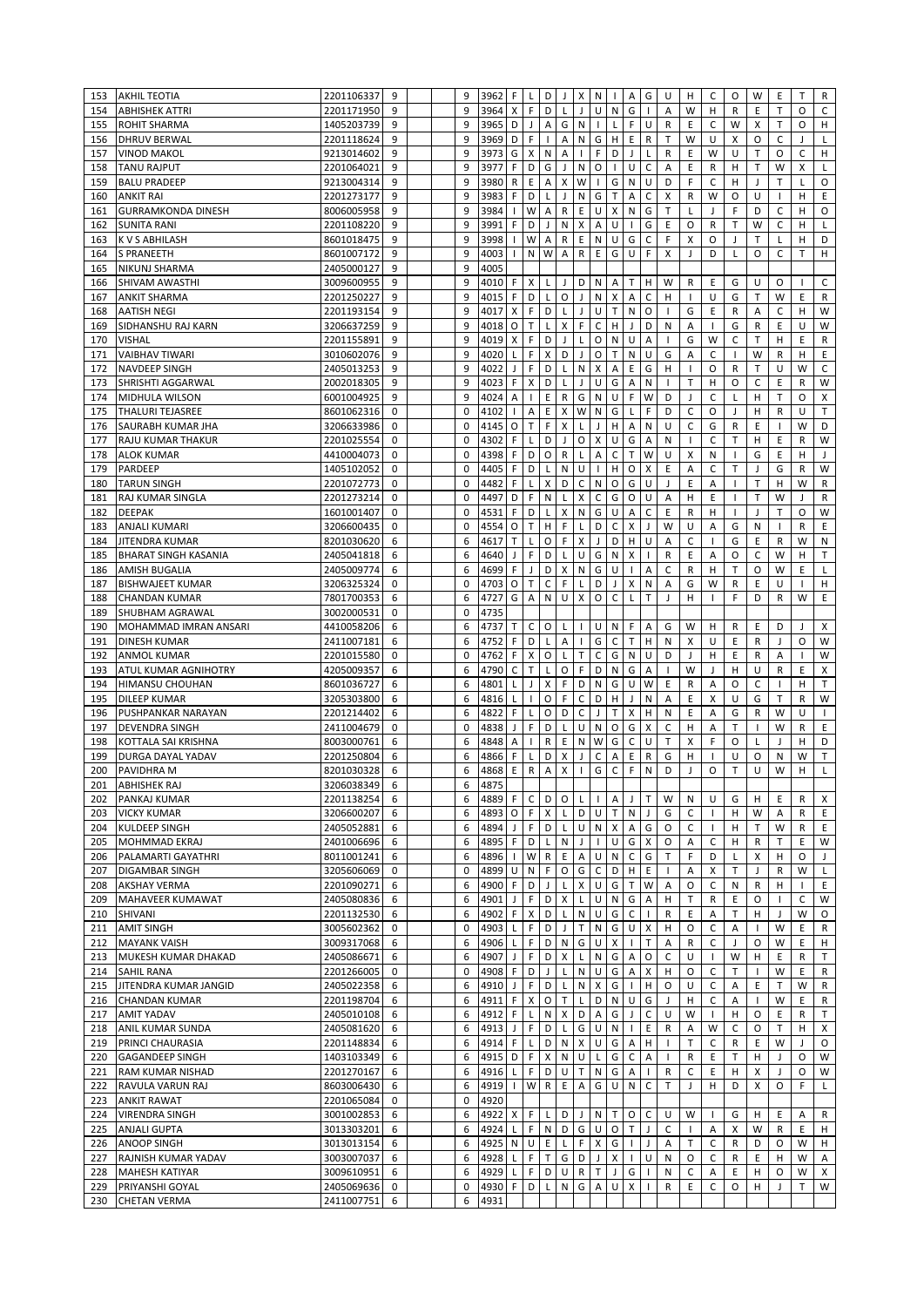| 231 | KILLI SHARATH KUMAR             | 8006009732   | 6           |  | 6 | 4933                 | т.             | C            | W            | E                  | R                         | A            | U                             | N                        | F              | Т            |              | J              | G                        | D            | O            | х            | н             |
|-----|---------------------------------|--------------|-------------|--|---|----------------------|----------------|--------------|--------------|--------------------|---------------------------|--------------|-------------------------------|--------------------------|----------------|--------------|--------------|----------------|--------------------------|--------------|--------------|--------------|---------------|
| 232 | <b>VIKAS SHARMA</b>             | 2201046040   | 6           |  | 6 | 4935                 | F              | D            | X            | $\mathbf{J}$       | N                         | U            | L                             | Α                        | C              | E            | R            | $\mathbf{I}$   | W                        | G            | н            | O            | T             |
| 233 | <b>AVINASH VERMA</b>            | 2201084449   | 6           |  | 6 | 4936                 | N              | х            | U            | G                  | H                         | R            | F                             | W                        | O              | L            | T.           | J              | Ε                        | D            |              | Α            | C             |
| 234 | <b>ROHIT YADAV</b>              | 2201089164   | 6           |  | 6 | 4938                 | F              | ${\sf N}$    | G            | U                  | Α                         | R.           | D                             | $\mathbf{I}$             | Г              | н            | J            | X              | E                        | T            | $\mathsf C$  | O            | W             |
| 235 | <b>CHANDAN KUMAR</b>            | 3206335444   | 6           |  | 6 | 4939                 | F              | O            | L            | D                  | $\mathsf{N}$              | U            | $\mathsf C$                   | H                        | T              | $\mathbf{I}$ | Α            | W              | G                        | J            | X            | Ε            | R             |
| 236 | <b>AMAR CHAND SAINI</b>         | 2405067718   | 6           |  | 6 | 4940                 | J              | F            | D            | L                  | ${\sf N}$                 | G            | A                             |                          | C              | н            | O            | E              | $\cup$                   | T            | W            | $\mathsf R$  | X             |
| 237 | <b>MANTU KUMAR PANDIT</b>       | 4205031551   | 6           |  | 6 | 4941                 | O              | $\mathsf C$  | X            | F                  | D                         | W            | U                             | ${\sf N}$                | G              | Α            | $\mathbf{I}$ | T              | L                        | J            | R            | E            | н             |
| 238 | <b>RANVIR KUMAR ROY</b>         | 2201198250   | 0           |  | 0 | 4942                 | O              | T.           | $\mathsf{C}$ | L                  | F                         | D            | X                             | Α                        | E              | $\mathsf{R}$ | G            | н              |                          | J            | U            | N            | W             |
| 239 | PACHI BARADWAJ                  | 8601061835   | 6           |  | 6 | 4943                 | A              | $\mathsf R$  | $\mathbf{I}$ | E                  | G                         | ${\sf N}$    | W                             | U                        | D              | X            | T            | O              | L                        | J            | F            | C            | H             |
| 240 | <b>NITIN JHA</b>                | 3209302174   | 6           |  | 6 | 4944                 | F              | L            | $\mathsf{X}$ | $\mathbf{J}$       | D                         | ${\sf N}$    | U                             | A                        | G              | O            | $\mathbf{I}$ | T              | C                        | W            | R            | E            | H             |
| 241 | PRADEEP KUMAR SONI              | 3009602678   | 6           |  | 6 | 4945                 | U              | L            | F            | ${\sf N}$          | C                         | G            | D                             | Α                        | H              | $\mathbf{I}$ | T            | X              | $\mathsf{R}$             | E            | W            | J            | O             |
| 242 | <b>ANJALI C R</b>               | 9212012004   | 6           |  | 6 | 4947                 | $\sf E$        | A            | G            | ${\sf N}$          | $\mathbf{I}$              | F            | D                             | $\mathsf C$              | $\overline{1}$ | L            | $\circ$      | H              | R                        | $\cup$       | W            | T            | X             |
| 243 | <b>VIKRANT MOHAN VERMA</b>      | 3009005046   | 6           |  | 6 | 4949                 | X              | L            | J            | D                  | F                         | O            | W                             | G                        | T              | R            | E            | H              | Α                        | N            | C            |              | U             |
|     |                                 | 4604016125   | 6           |  | 6 |                      | $\mathsf C$    | Т            | N            |                    |                           | F            | D                             | X                        | A              | G            | H            | U              | E                        | R            | J            | W            | O             |
| 244 | PRIYABRATA MEHER                |              |             |  |   | 4950                 | T              |              |              |                    | L                         |              |                               |                          |                |              |              |                |                          | W            |              |              |               |
| 245 | <b>SANTOSH KUMAR</b>            | 3206624896   | 6           |  | 6 | 4951                 |                | F            | O            | D                  | ${\sf N}$                 | L            | G                             | C                        |                | U            | Н            | Α              |                          |              | R            | E            | Χ             |
| 246 | <b>ASHISH KUMAR</b>             | 3206036308   | 6           |  | 6 | 4952                 | O              | L            | F            | T                  | D                         | $\mathsf C$  | A                             | X                        | N              | G            | Н            | J              |                          | U            | W            | Ε            | R             |
| 247 | <b>RAJENDRA BARIK</b>           | 4604015280   | 6           |  | 6 | 4953                 | C              | Т            | F            | O                  | $\mathsf{N}$              | X            | L                             |                          | W              | U            | D            | J              | G                        | R            | Ε            | Α            | н             |
| 248 | <b>NILESH YADAV</b>             | 3010313596   | 6           |  | 6 | 4954                 | L              | F            | A            | X                  | D                         | ${\sf N}$    | J                             | $\mathbf{I}$             | C              | G            | н            | O              | U                        | T            | R            | E            | W             |
| 249 | RAVINDRA KUMAR                  | 2201039181   | 6           |  | 6 | 4956                 | F              | L            | D            | J                  | O                         | ${\sf N}$    | A                             | H                        | U              | G            | $\mathbf{I}$ | T              | E                        | R            | C            | W            | X             |
| 250 | NACHIKET NAGNATH KUMBHAR        | 7208720143   | 6           |  | 6 | 4957                 | N              | U            | G            | Α                  | $\mathbf{I}$              | D            | F                             | H                        |                | O            | C            | T.             | $\mathbf{J}$             | W            | R            | E            | X             |
| 251 | <b>GARIMA YADAV</b>             | 3010016918   | 6           |  | 6 | 4958                 | L              | F            | D            | ${\sf N}$          | U                         | G            | A                             | $\mathbf{I}$             | C              | T.           | H            | X              | R                        | E            | $\circ$      | $\mathbf{J}$ | W             |
| 252 | <b>RAHUL SHARMA</b>             | 8201026846   | 6           |  | 6 | 4959                 | L              | F            | D            | $\mathsf{J}$       | $\top$                    | $\circ$      | $\mathsf{N}$                  | C                        | Α              | U            | G            | $\mathbf{I}$   | W                        | X            | н            | Ε            | $\mathsf{R}$  |
| 253 | <b>AMIT KUMAR</b>               | 9001025426   | 6           |  | 6 | 4961                 | T              | L            | $\mathsf{C}$ | D                  | X                         | F            | H                             | $\overline{\phantom{a}}$ | E              | G            | Α            | N              | R                        | U            | $\circ$      | $\mathbf{J}$ | W             |
| 254 | <b>RAKESH JAKHER</b>            | 2405034387   | 6           |  | 6 | 4962                 | J              | F            | D            | $\mathsf{L}$       | $\boldsymbol{\mathsf{x}}$ | U            | N                             | O                        | W              | G            | R            | $\overline{1}$ | T                        | Α            | C            | E            | H             |
| 255 | <b>SOURABH</b>                  | 2404001151   | 6           |  | 6 | 4963                 |                | F            | D            | L                  | U                         | N            | G                             | X                        |                | R            | E            | O              | A                        | C            | H            | W            | T.            |
| 256 | ASHISH KUMAR VERMA              | 3005300709   | 6           |  | 6 | 4964                 |                | F            | Χ            | D                  | J                         | Α            | $\mathsf C$                   | O                        | N              |              | U            | W              | G                        | T            | R            | H            | $\sf E$       |
| 257 | <b>SAMREEN PERWEEN</b>          | 3206300279   | 6           |  | 6 | 4965                 | т              | F            | X            | Г                  | U                         | D            | O                             | C                        | H              | G            | N            | Α              | E                        | R            |              | W            | $\mathbf{J}$  |
| 258 | TIRUVEEDHULA SAI KIRAN          | 8008017453   | 6           |  | 6 | 4966                 | W              | $\mathbf{I}$ | Ε            | A                  | R                         | $\mathsf C$  | $\pmb{\mathsf{X}}$            | G                        | T              | J            | Г            | O              | D                        | F            | U            | N            | н             |
| 259 | <b>VIVEK KUMAR BHARTI</b>       | 3206617688   | 6           |  | 6 | 4967                 | T.             | L            | F            | X                  | С                         | D            | O                             | U                        | G              | N            | $\mathsf{R}$ | Α              | $\mathbf{I}$             | Ε            | W            | J            | н             |
| 260 | <b>ASHOK KUMAR</b>              | 3010307905   | 6           |  | 6 | 4969                 | L              | F            | D            | $\mathsf{J}$       | Τ                         | N            | U                             | A                        | $\mathbf{I}$   | $\mathsf{C}$ | X            | н              | G                        | O            | Ε            | $\mathsf R$  | W             |
| 261 | <b>ROHAN CHOUDHARY</b>          | 2405067770   | 6           |  | 6 | 4970                 | F              | D            | N            | L                  | J                         | O            | A                             | G                        | 1              | E            | C            | н              | U                        | T.           | R            | W            | X             |
| 262 | <b>ROBIN KUMAR</b>              | 3206315934   | 6           |  | 6 | 4971                 | T              | C            | D            | F                  | L                         | N            | A                             | н                        | U              | X            | G            | O              | $\overline{\phantom{a}}$ | 1            | W            | E            | R             |
| 263 | <b>DHANEESH BL</b>              | 9211002661   | 6           |  | 6 | 4972                 | $\mathsf{R}$   | E            | Α            | F                  | Τ.                        | W            | U                             | N                        | L              | G            | х            | J              | D                        | C            | T            | н            | O             |
| 264 | NARENDRA KUMAR PATEL            | 2201292084   | 6           |  | 6 | 4974                 | F              | D            | L            | $\mathsf C$        | J                         | $\circ$      | $\mathsf{N}$                  | T                        | U              | $\mathbf{I}$ | A            | E              | H                        | R            | X            | G            | W             |
| 265 | <b>AVDESH KUMAR</b>             | 2201227523   | 6           |  | 6 | 4975                 | $\pmb{\times}$ | F            | D            | $\mathsf{T}$       | L                         | R            | $\mathsf C$                   | $\mathbf{I}$             | G              | U            | ${\sf N}$    | A              | $\overline{\phantom{a}}$ | O            | W            | E            | н             |
| 266 | <b>AAKASH BAGHEL</b>            | 2201062283   | 6           |  | 6 | 4976                 | F              | D            | J            | L                  | X                         | G            | N                             | U                        | T              | H            | $\mathsf C$  | A              |                          | O            | W            | E            | $\mathsf{R}$  |
| 267 | <b>VIVISHAN KUMAR</b>           | 3013010975   | 6           |  | 6 | 4977                 | L              | O            | T            | F                  | H                         | ${\sf N}$    | X                             | U                        | G              | D            | ${\sf R}$    | E              | A                        | C            |              | $\mathbf{J}$ | W             |
| 268 | HIMANSHU KUMAR SAINI            | 2006005755   | 6           |  | 6 | 4978                 | F              | L            | D            | O                  | ${\sf N}$                 | C            | U                             | H                        | T              | A            | G            | $\mathbf{I}$   | $\overline{1}$           | R            | E            | X            | W             |
| 269 | <b>APOORV</b>                   | 3010013613   | 6           |  | 6 | 4979                 | L              | F            | D            | X                  | C                         | G            | ${\sf N}$                     | Α                        |                | T            | E            | н              | $\overline{1}$           | O            | R            | U            | W             |
| 270 | <b>MD TAHIR ANSARI</b>          | 2201247084   | 6           |  | 6 | 4980                 | F              | L            | Т            | O                  | N                         | D            | J                             |                          | C              | A            | G            | U              | Ε                        | H            | X            | W            | R             |
| 271 | YOGESH SINWAR                   | 2405014527   | 6           |  | 6 | 4981                 | J              | F            | D            | L                  | N                         | A            | $\mathbf{I}$                  | U                        | Η              | $\mathsf{C}$ | G            | W              | T                        | 0            | Χ            | E            | R             |
| 272 | <b>BEJJIPURAM PRABHU LOKESH</b> | 8008016532   | 6           |  | 6 | 4982                 | $\mathbf{I}$   | W            | E            | $\mathsf{R}$       | A                         | C            | G                             | $\mathsf{N}$             | U              | T.           | X            | D              | J                        | O            | Г            | н            | F             |
| 273 | <b>ARPITA PRAJAPATI</b>         | 3009307183   | 6           |  | 6 | 4983                 | L              | F            | J            | ${\sf N}$          | A                         | G            | D                             | U                        | $\mathbf{I}$   | X            | $\mathsf{C}$ | W              | H                        | E            | R            | T            | $\circ$       |
| 274 | <b>ISHWAR BHATI</b>             | 2201102883   | 6           |  | 6 | 4985                 | F              | L            | D            | X                  | $\mathsf{N}$              | J            | G                             | Α                        | T              | н            | U            | C              | $\circ$                  | $\mathbf{I}$ | R            | E            | W             |
| 275 | <b>BHAVESH KUMAR</b>            | 3209301128   | 6           |  | 6 | 4986                 | F              | Г            | J            | D                  | 0                         | H            | $\mathsf{C}$                  | N                        | Α              | T.           | U            | E              | X                        | -1           | R            | W            | G             |
| 276 | <b>MANISHA</b>                  | 2201021602   | 6           |  | 6 | 4987                 | D              | F            | L            | X                  | ${\sf N}$                 | U            | $\mathbf{I}$                  | G                        | A              | R            | Ε            | C              | $\mathsf{T}$             | н            | J            | W            | O             |
| 277 | <b>SUSHMITA SONI</b>            | 2405047470   | 6           |  |   |                      |                | N            | A            | F                  | D                         | G            | U                             | R                        | E              |              | C            |                |                          | H            | T            | W            | $\circ$       |
| 278 |                                 |              |             |  |   |                      |                |              |              |                    |                           |              | U                             | ${\sf N}$                |                |              |              |                |                          |              |              |              | H             |
|     |                                 |              |             |  | 6 | 4988                 |                |              |              |                    |                           |              |                               |                          |                |              |              | L              | X                        |              |              |              |               |
|     | <b>ARPIT</b>                    | 9008000357   | 6           |  | 6 | 4989                 | L              | F            | D            | $\mathsf J$        | $\mathsf O$               | $\mathsf T$  |                               |                          | $\mathsf{C}$   | J.           | W            | X              | G                        | A            | E            | $\mathsf R$  |               |
|     | 279 VAISHALI                    | 2405066802 6 |             |  | 6 | $4990$ F X D L N U G |                |              |              |                    |                           |              |                               | $\mathsf C$              | $\perp$        | ${\sf R}$    | E            | $\mathsf A$    | $\top$                   | $\mathsf H$  |              | $\mathsf O$  | ${\mathsf W}$ |
| 280 | RINATH RAJENDRAN                | 9206003758   | 6           |  | 6 | 4992                 | E.             | Α            | $\mathbf{L}$ | N                  | G                         | R            | F.                            | D                        | $\mathsf L$    | C            | O            | X              | T                        | U            |              | W            | H             |
| 281 | AMULYA RANJAN SAHOO             | 4604021890   | 6           |  | 6 | 4996                 | C              | T.           | H            |                    | $\mathsf O$               | D            | L                             | W                        | J              | G            | N            | Α              | F                        | х            | U            | R            | E             |
|     | 282 DEEPAK YADAV                | 2201002853   | 6           |  | 6 | 5000                 | J              | F            | D            | $\mathsf{L}$       | X                         |              | $\mathsf{U} \quad \mathsf{N}$ | A                        | G              | 0            | $\mathbf{I}$ | H              | т                        | C            | W            | R            | Ε             |
| 283 | <b>ASHWINI KUMAR</b>            | 4205008176   | 6           |  | 6 | 5003 0               |                | т            | $\mathsf C$  | F.                 | U                         |              | G N                           | $\mathbf{I}$             | D              | Г            | H            | W              | Α                        | X            | J            | R            | Ε             |
|     | 284 NAKUL JAIN                  | 2405076389   | 0           |  | 0 | 5005                 | J.             | F            | D            | N                  | A                         | G            | $\mathbf{I}$                  | C                        | L              | U            | x            | $\circ$        | E                        | R            | Т            | W            | H             |
| 285 | <b>DEEPAK KUMAR</b>             | 2201088474   | 0           |  | 0 | 5007 D               |                | X            | F.           | U                  | N                         | $\mathsf{A}$ | H                             | C                        | E              | L            | G            | $\mathbf{I}$   | 0                        | Т            | W            | J            | R             |
| 286 | POOJA                           | 2201184168   | 0           |  | 0 | 5008                 | F.             | D            | $\mathsf{J}$ | L                  | ${\sf N}$                 | $\cup$       | G                             | $\mathbf{I}$             | Α              | T.           | X            | 0              | C                        | E            | R            | н            | W             |
|     | 287 ASHUTOSH SINGH              | 3010319764   | 0           |  | 0 | 5010                 | L              | F            | D            | 0                  | X                         |              | N G                           | J                        | T.             | U            | R            | W              | Α                        | С            | н            |              | Ε             |
|     | 288 HEMANT PUROHIT              | 3009609533   | 0           |  | 0 | 5011                 | L              | J            | F.           | D                  | ${\sf N}$                 |              | $C \times$                    | U                        | O              | W            | т            |                | G                        | R            | E            | Α            | H             |
| 289 | <b>RAVI PRAKASH</b>             | 2201039113   | 0           |  | 0 | 5012 O               |                | $\mathsf F$  | L            | D                  | ${\sf N}$                 |              | U X                           | $\mathbf{I}$             | С              | н            | Α            | G              | R                        | Ε            | Т            | W            | J             |
|     | 290 CHANDAN JI                  | 3206621447   | 0           |  | 0 | 5013                 | F              | D            | $\mathsf O$  | L                  | U                         | X            | $\mathsf C$                   | ${\sf N}$                | G              | H            |              | Α              | Ε                        | J            | W            | $\mathsf R$  | $\top$        |
| 291 | RAJESH                          | 2201161212   | 0           |  | 0 | 5014                 | F              | D            | $\mathsf{J}$ | N                  | U                         | A            | $\mathsf{L}$                  | $\mathbf{I}$             | O              | T            | H            | G              | C                        | Ε            | R            | W            | X             |
| 292 | <b>MD AANISH KHAN</b>           | 3206001995   | $\mathbf 0$ |  | 0 | 5016 O               |                | L            | F            | T                  | D                         | J            | $\mathsf C$                   | X                        | ${\sf N}$      | G            | H            | Α              | U                        | W            |              | Ε            | R             |
| 293 | SAURABH MISHRA                  | 3003301056   | 0           |  | 0 | 5017                 | $\mathsf F$    | L            | J            | O                  | D                         | N            | U                             | G                        | $\mathsf C$    | X            | T.           | W              |                          | R            | Ε            | н            | Α             |
| 294 | <b>MANJU</b>                    | 2201209292   | 0           |  | 0 | 5018 F               |                | D            | L            | J                  | X                         | N.           | A                             | U                        | G              | R            | E.           | н              |                          | O            | W            | C            | T             |
| 295 | <b>SHUBHAM JAIN</b>             | 3001302555   | 0           |  | 0 | 5021                 | L              | F            | $\mathsf{J}$ | $\pmb{\mathsf{X}}$ | D                         |              | G N                           | $\mathbf{I}$             | $\mathsf C$    | Α            | H            | 0              | W                        | Т            | Ε            | R            | U             |
|     | 296 PRAGYA SHARDA               | 3205300411   | 0           |  | 0 | 5023 O               |                | F            | T.           | $\mathsf{L}$       | J                         | $\mathsf H$  | $\mathsf{C}$                  | X                        | ${\sf N}$      | U            | Α            | D              | G                        | R            | Ε            | W            |               |
|     | 297 TARUN KUMAR                 | 3001302572   | 0           |  | 0 | 5025                 | F              | L            | D            | $\mathsf{J}$       | ${\sf N}$                 |              | GA                            | C                        | U              | E            | R            | H              | $\mathbf{I}$             | т            | O            | W            | X             |
|     | 298 SANDEEP                     | 2201026157   | 0           |  | 0 | 5029 D               |                | F            | $\mathsf{L}$ | U                  | ${\sf N}$                 |              | A G                           | X                        |                | R            | E            | C              | 0                        | н            | W            | J            | Т             |
|     | 299 BALRAJ SINGH PANWAR         | 2405018797   | 0           |  | 0 | 5030                 | F              | X            | D            | G                  | ${\sf N}$                 | $\cup$       | $\mathbf{J}$                  |                          |                | Α            | E            | R              | W                        | H            | C            | O            | $\mathsf{T}$  |
|     | 300 KONDALA BHARGAVI            | 8601062528   | 0           |  | 0 | 5032                 |                | Α            | E.           | R                  | G                         | N.           | $\mathsf{C}$                  | U                        | O              | L            | J            | D              | F                        | н            | х            | т            | W             |
| 301 | PUNIT KUMAR SHARMA              | 2405018418   | 0           |  | 0 | 5033                 | $\mathbf{J}$   | F            | D            | G                  | H                         |              | N X                           | L                        | ${\sf R}$      | Ε            |              | Α              | C                        | T            | U            | W            | O             |
|     | 302 MAYANK KUMAR MAYANK         | 9001018739   | 0           |  | 0 | 5035 O               |                | Т            | L            | F                  | D                         | J            | $\mathsf C$                   | Α                        | $\mathbf{I}$   | G            | N            | U              | H                        | W            | X            | Ε            | R             |
| 303 | <b>MURARI JHA</b>               | 2201270329   | 0           |  | 0 | 5036 D               |                | W            | $\cup$       | T                  | R                         | $\mathsf{X}$ | F                             | Г                        | J              | 0            | N            | H              | C                        | Α            | G            | $\mathbf{I}$ | Ε             |
| 304 | SAUMYA KUMARI                   | 3009002475   | 0           |  | 0 | 5039 O               |                | L            | D            | $\mathsf C$        | $\mathsf T$               |              | $F \mid X$                    | $\mathsf{N}$             | $\cup$         | G            | H            | $\mathsf{J}$   | Α                        | R            | Ε            | $\mathbf{I}$ | W             |
| 305 | <b>RISHAV KUMAR</b>             | 4205048918   | 0           |  | 0 | 5043 O               |                | W            | F            | X                  | C                         | T            | $\mathsf{L}$                  | D                        | $\mathsf{N}$   | J            | $\mathbf{I}$ | U              | Α                        | н            | G            | Ε            | R             |
| 306 | <b>RENU</b>                     | 2201146732   | 0           |  | 0 | 5044                 | F.             | D            | X            | $\mathsf{L}$       | N                         |              | $U$ $G$                       | E.                       | $\mathsf{R}$   | $\mathbf{I}$ | $\mathsf{I}$ | C              | Т                        | Α            | W            | 0            | H             |
| 307 | <b>RAUSHAN KUMAR</b>            | 7006703018   | 0           |  | 0 | 5046 O               |                | L            | F            | U                  | N                         |              | D H                           | C                        | G              | T            | J            | Х              | W                        | R            | $\mathbf{I}$ | Α            | Ε             |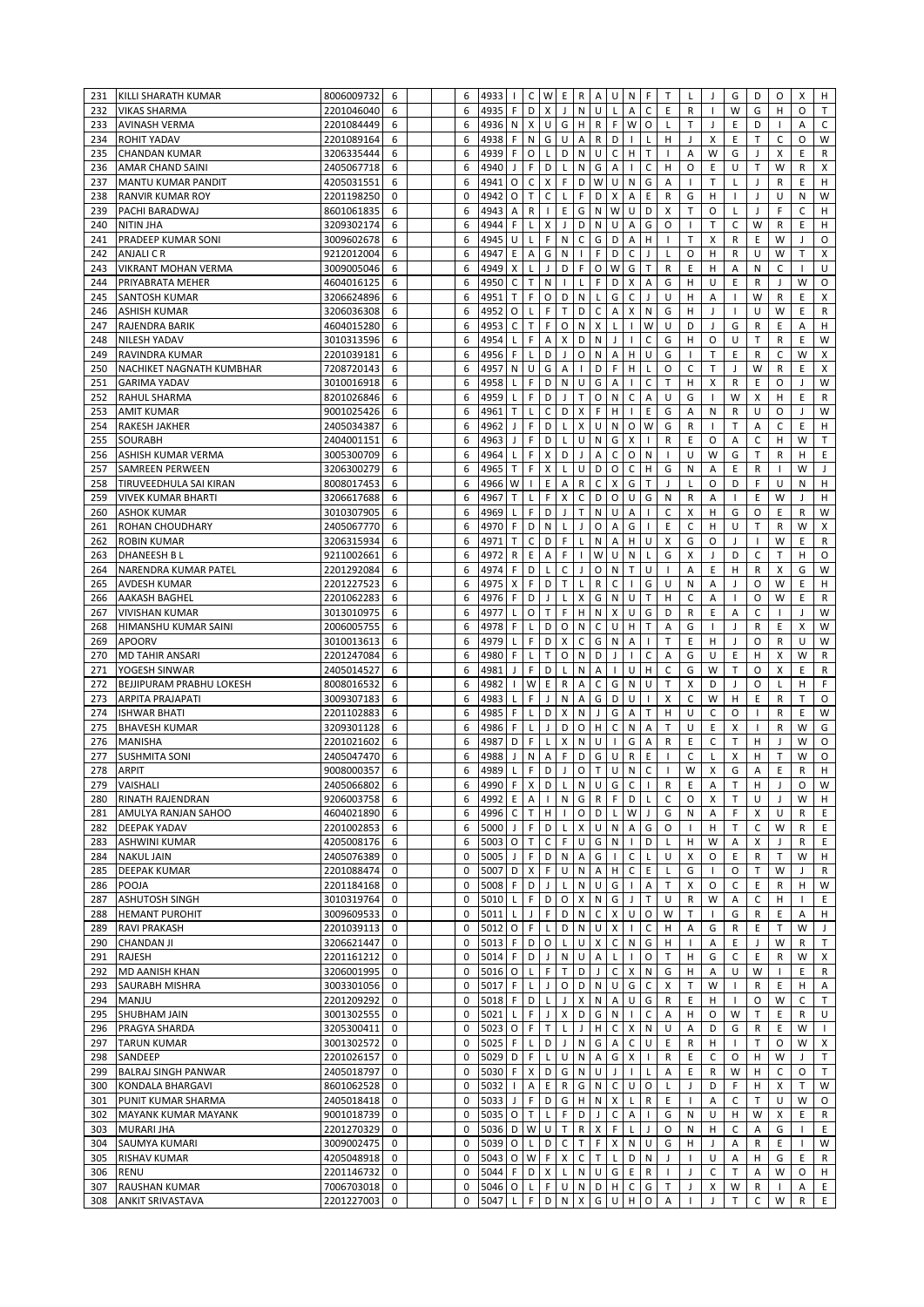| 309        | YOGENDRA PRATAP SINGH                           | 6001203945               | 0                                |                | 0                   | 5049                     | L            | F           | D                         | 0            | X                 | $\cup$                    | N              | J                 | Α                 |              | C            | G            | н                 | R                 | Ε            | T            | W              |
|------------|-------------------------------------------------|--------------------------|----------------------------------|----------------|---------------------|--------------------------|--------------|-------------|---------------------------|--------------|-------------------|---------------------------|----------------|-------------------|-------------------|--------------|--------------|--------------|-------------------|-------------------|--------------|--------------|----------------|
| 310        | <b>RINKU</b>                                    | 2201077799               | 0                                |                | $\Omega$            | 5050                     | U            | L           | F                         | D            | G                 | A                         | N              | C                 | $\circ$           | X            | H            | Ε            |                   | W                 | т            | R            | $\mathbf{J}$   |
| 311        | <b>MUNISH</b>                                   | 2201158324               | 0                                |                | 0                   | 5051                     | X            | F           | N                         | L            | D                 | W                         | J              | G                 | U                 | O            | T            | -1           | Н                 | Α                 | $\mathsf{C}$ | R            | Ε              |
| 312        | <b>TARUN GAUTAM</b>                             | 2201075047               | $\mathbf{1}$                     |                | $\mathbf{1}$        | 5340                     | F            | D           | $\mathsf{J}$              | X            | L                 | $\bar{\mathsf{T}}$        | U              | Α                 | C                 | л.           | ${\sf N}$    | W            | O                 | н                 | Ε            | R            | G              |
| 313        | <b>HARISH MOHAN</b>                             | 7001701341               | $\mathbf{1}$                     |                | $\mathbf{1}$        | 5721                     | F            | J           | D                         | O            | X                 | N                         | $\overline{1}$ | G                 | H                 | Α            | E            | C            | U                 | $\mathsf{T}$      | R            | W            | L              |
| 314        | <b>GAINI SAIKIRAN</b>                           | 8601009756               | $\mathbf{1}$                     |                | $\mathbf{1}$        | 5752                     |              | W           | A                         | ${\sf N}$    | U                 | E                         | $\mathsf R$    | G                 | X                 | F            | $\mathsf C$  | D            | J                 | $\circ$           | T            | H            | L              |
| 315        | <b>SHEKHAR PAWAR</b>                            | 2201165801               | 1                                |                | $\mathbf{1}$        | 5796                     | F            | U           | D                         | N            | L                 | Α                         | G              | $\mathbf{I}$      | J                 | X            | T.           | W            | C                 | H                 | O            | E            | R              |
| 316        | <b>ROHIT KUMAR RAJAK</b>                        | 2201288750               | $\mathbf{1}$                     |                | $\mathbf{1}$        | 5838                     | F            | N           | J                         | D            | G                 | $\top$                    | $\circ$        | $\mathbf{I}$      | Α                 | C            | X            | н            | R                 | L                 | W            | E            | U              |
| 317        | SHUBHAM VISHWAKARMA                             | 4410001168               | $\mathbf{1}$                     |                | $\mathbf{1}$        | 5847                     | $\mathsf C$  | O           | $\mathsf T$               | ${\sf N}$    | H                 | D                         | G              | Α                 | E                 | R            | F            | $\mathbf{I}$ | J                 | L                 | U            | W            | X              |
| 318        | <b>BALRAJ</b>                                   | 2201238246               | $\mathbf{1}$                     |                | $\mathbf{1}$        | 5853                     | F            | D           | $\boldsymbol{\mathsf{x}}$ | J            | L                 | U                         | N              | Α                 | C                 | Ε            | $\mathsf{R}$ | G            | H                 | $\mathbf{I}$      | T            | $\circ$      | W              |
| 319        | <b>ROUNAK ROY</b>                               | 4410046709               | $\mathbf{1}$                     |                | $\mathbf{1}$        | 5854                     | T.           | O           | H                         | $\mathbf{I}$ | F                 | ${\sf N}$                 | $\mathsf{C}$   | Α                 | G                 | D            | J            | L            | U                 | W                 | Ε            | $\mathsf{R}$ | X              |
| 320        | SONALI                                          | 1804100333               | $\mathbf{1}$                     |                | $\mathbf{1}$        | 5915                     | D            | F           | J                         | A            | G                 | N                         | U              | O                 | T                 | E            | ${\sf R}$    | X            | L                 | H                 | C            | $\mathbf{I}$ | W              |
| 321        | DEEPAK KUMAR VERMA                              | 2405033612               | $\mathbf{1}$                     |                | $\mathbf{1}$        | 5940                     | J            | F           | L                         | D            | ${\sf N}$         | G                         | $\overline{1}$ | A                 | O                 | C            | H            | Ε            | U                 | T                 | W            | R            | X              |
| 322        | <b>JOY MONDAL</b>                               | 4410023814               | $\mathbf{1}$                     |                | $\mathbf{1}$        | 5945                     | O            | н           | $\mathbf{I}$              | Ν            | Х                 | А                         | R              | F                 | G                 | T            | U            | W            |                   | J                 | $\mathsf{C}$ | E            | D              |
| 323        | <b>REENA</b>                                    | 1601003106               | $\mathbf{1}$                     |                | $\mathbf{1}$        | 5954                     | D            | F           | X                         | L            | J                 | ${\sf N}$                 | U              | G                 |                   | A            | E            | O            | Н                 | R                 | C            | W            | T              |
| 324        | <b>MOUMIT BISWAS</b>                            | 5105003533               | $\mathbf{1}$                     |                | $\mathbf{1}$        | 5960                     |              |             |                           |              |                   |                           |                |                   |                   |              |              |              |                   |                   |              |              |                |
| 325        | <b>RAMESH KUMAR BUNKER</b>                      | 7006701030               | $\mathbf{1}$                     |                | $\mathbf{1}$        | 5988                     | J            | F           | D                         | L            | U                 | N                         | G              | X                 | T                 | н            | O            | W            |                   | A                 | C            | $\mathsf R$  | E              |
| 326        | PRASENJIT BISWAS                                | 4410015162               | $\mathbf{1}$                     |                | $\mathbf{1}$        | 5995                     | T.           | C           | 0                         | W            | $\pmb{\times}$    | L                         | $\mathsf E$    | R                 |                   | N            | А            | F            | G                 | H                 | D            | J            | U              |
| 327        | ASHWANI KUMAR SINGH                             | 7214700478               | $\mathbf{1}$                     |                | $\mathbf{1}$        | 6003                     | F            | N           | L                         | D            | G                 | $\mathsf{I}$              | X              | J                 | Η                 | O            | U            | T.           | $\mathsf{C}$      | W                 | A            | R            | E              |
| 328        | <b>AJAY KUMAR</b>                               | 9001011082               | $\mathbf{1}$                     |                | $\mathbf{1}$        | 6014                     | F            | J           | D                         | N            | C                 | ı                         | $\mathsf{T}$   | U                 | W                 | G            | Ε            | R            | Α                 | L                 | O            | х            | н              |
| 329        | <b>ANURODH GAUTAM</b>                           | 2201116509               | $\mathbf{1}$                     |                | $\mathbf{1}$        | 6036                     | F            | X           | D                         | J            | U                 | G                         | L              | $\mathbf{I}$      | H                 | Α            | N            | T            | C                 | O                 | W            | R            | E              |
| 330        | RAMESH KUMAR BHURARIYA                          | 2411007122               | 1                                |                | $\mathbf{1}$        | 6050                     | J            | F           | D                         | ${\sf N}$    | A                 | G                         | L              | $\mathbf{I}$      | C                 | E            | R            | н            | T                 | U                 | X            | $\circ$      | W              |
| 331        | <b>SACHIN KUMAR</b>                             | 2201172139               | $\mathbf{1}$                     |                | $\mathbf{1}$        | 6053                     | F            | X           | D                         | L            | J                 | N                         | G              | T                 |                   | O            | W            | C            | U                 | A                 | H            | E            | ${\sf R}$      |
| 332        | <b>UTKARSH KUMAR</b>                            | 3010011367               | 1                                |                | $\mathbf{1}$        | 6058                     | L            | F           | D                         | X            | J                 | O                         | $\overline{1}$ | ${\sf N}$         | Α                 | G            | H            | C            | T                 | U                 | W            | R            | E              |
| 333        | <b>BISHAL SARKAR</b>                            | 4410066187               | $\mathbf{1}$                     |                | $\mathbf{1}$        | 6086                     | т            | O           | H                         | F            | ${\sf N}$         | $\mathsf C$               | A              | G                 |                   | D            | J            | L            | U                 | W                 | R            | E            | X              |
| 334        | SIZIL KRISHNA GOOJAR                            | 3010604782               | $\mathbf{1}$                     |                | $\mathbf{1}$        | 6088                     | G            | D           | А                         | W            | Ν                 | X                         | F              | U                 | C                 | E            | R            | H            |                   |                   | T            |              | O              |
| 335        | <b>DEEPAK PANKAJ</b>                            | 2407006055               | $\mathbf{1}$                     |                | $\mathbf{1}$        | 6099                     | J            | F           | D                         | G            | N                 | Χ                         | O              | C                 | A                 | E            | $\mathbf{I}$ | L            | U                 | H                 | Т            | R            | W              |
| 336        | <b>SUMIT KUMAR</b>                              | 1004102717               | $\mathbf{1}$                     |                | $\mathbf{1}$        | 6100                     | L            | F           | J                         | D            | X                 | С                         | н              | G                 |                   | T.           | U            | N            | O                 | W                 | A            | R            | Ε              |
| 337        | <b>AJAY KUMAR</b>                               | 3010618242               | $\mathbf{1}$                     |                | $\mathbf{1}$        | 6101                     | F            | L           | D                         | J            | $\mathsf{N}$      | T.                        | U              | G                 | C                 | X            | 0            | $\mathbf{I}$ | Α                 | E                 | R            | W            | н              |
| 338        | <b>SURAJ KUMAR</b>                              | 3010603619               | $\mathbf{1}$                     |                | $\mathbf{1}$        | 6104                     | L            | F           | D                         | J            | O                 | T.                        | X              | ${\sf N}$         | C                 | U            | $\mathbf{I}$ | W            | G                 | Α                 | н            | Ε            | R              |
| 339        | <b>NISHA KUMARI</b>                             | 3206007995               | $\mathbf{1}$                     |                | $\mathbf{1}$        | 6105                     | $\circ$      | F           | $\mathbf{I}$              | T            | L                 | J                         | W              | ${\sf N}$         | X                 | G            | U            | E            | R                 | Α                 | C            | H            | D              |
| 340        | SHAMBHU NATH                                    | 2201156889               | $\mathbf{1}$                     |                | $\mathbf{1}$        | 6106                     | F            | X           | L                         | $\mathbf{J}$ | D                 | $\mathsf{C}$              | ${\sf N}$      | U                 | $\circ$           | T            |              | G            | E                 | R                 | Α            | W            | н              |
| 341        | <b>JONNAKUTI ABHISHEK</b>                       | 8001007062               | 1                                |                | $\mathbf{1}$        | 6108                     | $\mathbf{I}$ | E           | Α                         | U            | G                 | F.                        | ${\sf N}$      | L                 | H                 | X            | $\perp$      | C            | D                 | W                 | O            | R            | T              |
| 342        | SHIVANAND                                       | 3010008348               | $\mathbf{1}$                     |                | $\mathbf{1}$        | 6109                     | L            | D           | F                         | $\mathbf{J}$ | O                 | G                         | T              | X                 | N                 | U            | H            | $\mathbf{I}$ | C                 | W                 | R            | E            | A              |
| 343        | <b>PRADEEP</b>                                  | 2201038226               | $\mathbf{1}$                     |                | $\mathbf{1}$        | 6111                     | F            | D           | J                         | U            | $\mathsf{N}$      | G                         | $\mathsf{L}$   | O                 |                   | W            | X            | $\top$       | Α                 | C                 | R            | E            | н              |
| 344        | <b>CHANDU KALERU</b>                            | 8603002753               | 6                                | $\overline{7}$ | $\overline{7}$      | 6112                     | $\mathsf{R}$ | Ε           | N                         | O            | $\mathbf{I}$      | W                         | U              | Α                 | Г                 | T.           | J            | н            | G                 | X                 | F            | D            | $\mathsf C$    |
| 345        | <b>SUPRIYO BISWAS</b>                           | 4410045446               | $\mathbf{1}$                     |                | $\mathbf{1}$        | 6113                     | O            | H           | F                         | N            | $\mathbf{I}$      | J                         | D              | G                 | $\overline{A}$    | E            | X            | C            | L                 | T                 | W            | U            | ${\sf R}$      |
| 346        | POOJA JATAV                                     | 6006203110               | $\mathbf{1}$                     |                | $\mathbf{1}$        | 6114                     |              |             |                           |              |                   |                           |                |                   |                   |              |              |              |                   |                   |              |              |                |
| 347        | PRATIBHA SONWANI                                | 6204200971               | $\mathbf{1}$                     |                | $\mathbf{1}$        | 6115                     |              | C           | F                         | А            | N                 | G                         | O              | J                 | W                 | U            | х            | D            | Т                 |                   | н            | Ε            | R              |
| 348        | <b>AAKANKSHA SWAN</b>                           | 2201189425               | $\mathbf{1}$                     |                | $\mathbf{1}$        | 6118                     | F            | X           | D                         | J            | Α                 | N                         | G              | $\mathbf{I}$      | O                 | Ε            | Н            | L            | С                 | U                 | W            | т            | R              |
| 349        | <b>INDERJEET DUBRAN</b>                         | 9001009497               | $\mathbf{1}$                     |                | $\mathbf{1}$        | 6119                     | X            | F           | D                         | $\mathsf{J}$ | L                 | U                         | 0              | ${\sf N}$         | $\mathsf C$       | T            | R            | W            | E                 |                   | G            | н            | Α              |
| 350        | KUMAR ANIRBAN NARAYAN                           | 4415006613               | $\mathbf{1}$                     |                | $\mathbf{1}$        | 6121                     | T            | C           | W                         | $\mathbf{I}$ | E                 | $\mathsf{R}$              | O              | A                 | F                 | J            | н            | N            | G                 | L                 | D            | X            | U              |
| 351        | DEVENDRA KUMAR SUMAN                            | 8205007801               | $\mathbf{1}$                     |                | $\mathbf{1}$        | 6122                     |              |             |                           |              |                   |                           |                |                   |                   |              |              |              |                   |                   |              |              |                |
| 352        | POONAM BIJORIYA                                 | 2405076257               | $\mathbf{1}$                     |                | $\mathbf{1}$        | 6123                     | J            | F           | D                         | N            | G                 | A                         | U              | T                 | $\mathbf{I}$      | L            | н            | W            | 0                 | C                 | Ε            | R            | X              |
| 353        | <b>GARIMA SINGH</b>                             | 3005000656               | $\mathbf{1}$                     |                | $\mathbf{1}$        | 6124                     | L            | F           | D                         | $\mathbf{J}$ | X                 | U                         | ${\sf N}$      | E                 | R                 | Α            | O            | $\mathbf{I}$ | C                 | G                 | W            | т            | н              |
| 354        | <b>DAMINI</b>                                   | 2201300332               | $\mathbf{1}$                     |                | $\mathbf{1}$        | 6125                     | F            | X           | D                         | J            | L                 | U                         | N              | O                 | G                 |              | Α            | R            | Ε                 | н                 | т            | C            | W              |
| 355        | <b>SHIVAM PRATAP SINGH</b>                      | 3009609369               | $\mathbf{1}$                     |                | $\mathbf{1}$        | 6127                     | X            | L           | F                         | J            | U                 | D                         | ${\sf N}$      | O                 | G                 | $\mathsf C$  | A            | T            | H                 |                   | E            | $\mathsf R$  | W              |
| 356        | <b>DHIRENDRA PRATAP</b>                         | 2201008445               | $\mathbf{1}$                     |                | $\mathbf{1}$        | 6128                     | F.           | D           | $\mathsf{J}$              | $\mathsf{L}$ | $\pmb{\times}$    | $\sf U$                   | ${\sf N}$      | G                 | $\overline{A}$    | $\mathbf{I}$ | E            | R            | H                 | $\mathsf C$       | T            | $\circ$      | W              |
|            | 357 KIRAN PRAKASH                               | 7204702079 1             |                                  |                | $\mathbf 1$         | $6129$ F D J X L N G A I |              |             |                           |              |                   |                           |                |                   |                   | $\sf U$      | $\mathsf O$  | $\sf T$      | $\mathsf E$       | R                 | W            | $\mathsf C$  | Lн             |
| 358        | KAMBLE GOUTAMKUMAR SHANKAR                      | 7203705564               | $\mathbf{1}$                     |                | $\mathbf{1}$        | 6130 N                   |              | G           | $\mathbf{1}$              | A            | E                 | U X                       |                | $\mathsf{R}$      | F                 | D            | $\mathsf{I}$ | O            | W                 | Т                 | С            | н            | L              |
| 359        | SAGAR                                           | 2201003369               | 1                                |                | $\mathbf{1}$        | 6133 X                   |              | F           | D                         | J            | L                 |                           | G N            | Α                 | E                 | R            | U            |              | 0                 | н                 | C            | W            | T              |
| 360        | <b>ROSHAN NIRMAL</b>                            | 2405021668 1             |                                  |                | $\mathbf{1}$        | 6134                     | $\mathsf{J}$ | F           | D                         | N            | G                 | $\lfloor$                 | $\mathsf A$    | $\mathbf{I}$      | 0                 | C            | U            | Τ            | W                 | х                 | R            | E            | H              |
| 361        | ABHISHEK KUMAR SONKAR                           | 3013601863 1             |                                  |                | 1                   | 6135                     | L.           | F           |                           | D N          | J                 |                           | O X            | U                 | Т                 | $\mathbf{I}$ | E.           | R            | G                 | Α                 | C            | W            | н              |
|            | 362 SACHIN KUMAR                                | 2402005521 1             |                                  |                | $\mathbf{1}$        | 6136 F                   |              | $\mathsf J$ | D                         | G            | ${\sf N}$         | $\mathsf{A}$              | $\overline{1}$ | H                 | E.                | 0            | U            | W            | $\mathsf{C}$      | T                 | L            | R            | X              |
| 363        | <b>JATIN</b>                                    | 2201193079               | 1                                |                | $\mathbf{1}$        | 6137 X                   |              | F           | D                         | $\mathsf{J}$ | G                 | N A                       |                | $\mathsf O$       | $\mathbf{I}$      | E            | H            | L            | U                 | R                 | W            | T.           | $\mathsf{C}$   |
| 364        | PRINCE GAUTAM                                   | 3010318058               | 1                                |                | $\mathbf{1}$        | 6138 L                   |              | F           | $\mathsf{x}$              | D            | J                 |                           | $N$ $G$        | H                 | $\mathsf O$       | Α            | C            | $\mathbf{I}$ | E.                | T                 | U            | W            | R              |
| 365        | SAMBIT KUMAR SAMAL                              | 4601003303               | 1                                |                | 1                   | 6141 C                   |              | T           | X.                        | $\circ$      | W                 | $\mathbf{I}$              | Α              | F.                | R                 | E            | U            | N            | H                 | D                 | G            | $\perp$      | L              |
| 366        | <b>ROHIT</b>                                    | 2201168616               | 1                                |                | $\mathbf{1}$        | 6142                     | F.           | D           | $\perp$                   | N            | X                 | $\mathbf{I}$              | G              | Α                 | E                 | 0            | C            | L            | U                 | T                 | W            | R            | H              |
| 367        | PRIYADARSHI JAYDIP ASHOKBHAI                    | 7001701781               | $\mathbf{1}$                     |                | $\mathbf{1}$        | 6144 N                   |              | J           | G                         | F            | D                 | A                         | $\mathsf E$    | $\mathbf{I}$      | O                 | H            | X            | U            | L                 | C                 | R            | W            | Τ              |
| 368        | <b>AJEET KUMAR</b>                              | 3206400055               | 6                                | $\overline{7}$ | $\overline{7}$      | 6202 0                   |              | L           | F                         | D            | X                 | J                         | $\mathsf C$    | H                 | $\mathbf{I}$      | U            | N            | W            | E                 | R                 | G            | Α            | $\mathsf T$    |
|            | 369 ASHOK KUMAR MEENA                           | 2402009793               | $\overline{2}$                   |                | $\overline{2}$      | 6266 F                   |              | D           | J                         | N            | L                 |                           | G O            | $\mathbf{I}$      | С                 | Α            | H            | U            | T                 | Ε                 | R            | X            | W              |
| 370        | <b>MAHESH KUMAR</b>                             | 2405008311               | $\overline{2}$                   |                | $\overline{2}$      | 6278 F                   |              | D           | T                         | N            | $\mathbf{I}$      | $\lfloor$                 | $\mathsf{J}$   | G                 | Α                 | 0            | W            | E            | U                 | н                 | R            | X            | $\mathsf C$    |
| 371        | SANJAY KUMAR MEENA                              | 2405004711               | $\overline{2}$                   |                | $\overline{2}$      | 6294                     | J.           | F           | X                         | D            | L                 |                           | $U$ G          | Α                 | C                 | H            |              | T            | N                 | 0                 | W            | R            | E              |
|            | 372 SUDHEER CHOWDARY PENTYALA                   | 8001004981               | 9                                | 7              | 7                   | 6301                     | $\mathbf{I}$ | W           | R                         | E            | A                 | $\times$                  | F              | G                 | N                 | D            | U            | L            | Т                 | O                 | J            | C            | H              |
|            | 373 AKSHAY MEENA                                | 2201118399               | $\overline{2}$                   |                | $\overline{2}$      | 6322                     | F.           | D           | $J \mid$                  | $\sf U$      | $\mathsf{L}$      |                           | X N            | $\mathsf T$       | E.                | R            | W            | 0            | C                 | H                 | G            | $\mathbf{I}$ | Α              |
|            | 374 SUMAN CHOUDHURY                             | 4418000513               | 9                                | 7              | $\overline{7}$      | 6343 T                   |              | $\circ$     | $\mathsf{X}$              | A            | $\mathsf{C}$      | D                         | E              | $\mathsf R$       | F                 | G            | H            | $\mathbf{I}$ | J                 | L                 | U            | N            | W              |
|            | 375 GUGULOTH MOTHILAL                           | 8601059675               | $\overline{2}$                   |                | $\overline{2}$      | 6357                     |              |             |                           |              |                   |                           |                |                   |                   |              |              |              |                   |                   |              |              |                |
|            | 376 GUGULOTHU PAVAN                             | 8601057572               | $\overline{2}$                   |                | $\overline{2}$      | 6366                     | $\mathbf{L}$ |             | W A                       | E            | R                 | X                         | G              | C D               |                   | F.           | H            | J            | т                 | L                 | Ν            | 0            | U              |
|            |                                                 | 3205710032               | 9                                | $\overline{7}$ | $\overline{7}$      | 6367                     |              |             |                           |              |                   |                           |                |                   |                   |              |              |              |                   |                   |              |              |                |
|            |                                                 |                          |                                  |                |                     |                          |              |             |                           |              | T                 |                           |                |                   |                   |              |              |              |                   |                   |              |              |                |
|            | 377 HARSH KUMAR                                 |                          |                                  |                |                     |                          |              |             |                           |              |                   |                           |                |                   |                   |              |              |              |                   |                   |              |              |                |
|            | 378 RAJESH KUMAR MEENA                          | 2407000946               | $\overline{2}$                   |                | 2                   | 6377 F                   |              | D           | $X$ O                     |              |                   |                           | R A            | E.                | С                 | G            | H            | $\mathbf{I}$ | J                 | L                 | U            | N            | W              |
| 379        | <b>S A TAGORE</b>                               | 8601017295               | $\overline{2}$                   |                | $\overline{2}$      | 6400                     | J            | W           | $\overline{A}$            | E            | $\mathsf{R}$      |                           | U N            | G                 | C                 | F            | D            | J            | $\mathsf T$       | $\mathsf H$       | L            | O            | $\pmb{\times}$ |
|            | 380 HARIMOHAN MEENA                             | 2405089170               | $\overline{2}$                   |                | $\overline{2}$      | 6404                     |              | F           | D X                       |              | ${\sf N}$         | $\lfloor$<br>$\mathbf{I}$ | $\sf U$        | $\mathsf O$       | $\mathbf{I}$      | Α            | E            | R            | C                 | G                 | Т            | H            | W              |
|            | 381 RAJESH KUMAR                                | 3201000460               | $\overline{2}$                   |                | $\overline{2}$      | 6414                     | $\mathsf{T}$ | $\mathsf O$ | F                         | D            | ${\sf N}$         |                           | $\mathsf C$    | Α                 | ${\sf R}$         | G            | E            | U            | H                 | J                 | L            | W            | X              |
| 382        | <b>GAURAV MEENA</b>                             | 2201159093               | $\overline{2}$                   |                | $\overline{2}$      | 6415                     | F            | D           | $N$ H                     |              | A                 | $\mathbf{I}$              | $\mathsf{X}$   | E                 | T                 | R            | 0            | J            | U                 | G                 | Г            | W<br>U       | $\mathsf C$    |
| 383        | <b>SHWETA TIRKEY</b>                            | 2201081844               | $\overline{2}$                   |                | $\overline{2}$      | 6416 O                   |              | т           | F                         | $\mathbf{I}$ | H                 |                           | A N            | E                 | ${\sf R}$         | D            | X            | C            | G                 | $\mathsf J$       | L            |              | W              |
| 384<br>385 | <b>GAURAV SINGH GAUR</b><br><b>NIRMAL MEENA</b> | 2201053342<br>2405058416 | $\overline{2}$<br>$\overline{2}$ |                | $\overline{2}$<br>2 | 6432 F<br>6441 J         |              | X<br>F.     |                           | $L$ G<br>D N | $\mathsf{T}$<br>U |                           | D U<br>$L$ G   | $\mathsf{N}$<br>A | $\mathsf{C}$<br>E | W<br>R       | Α<br>C       | R<br>X       | $\mathbf{I}$<br>H | J<br>$\mathbf{I}$ | 0<br>т       | E.<br>0      | H<br>W         |